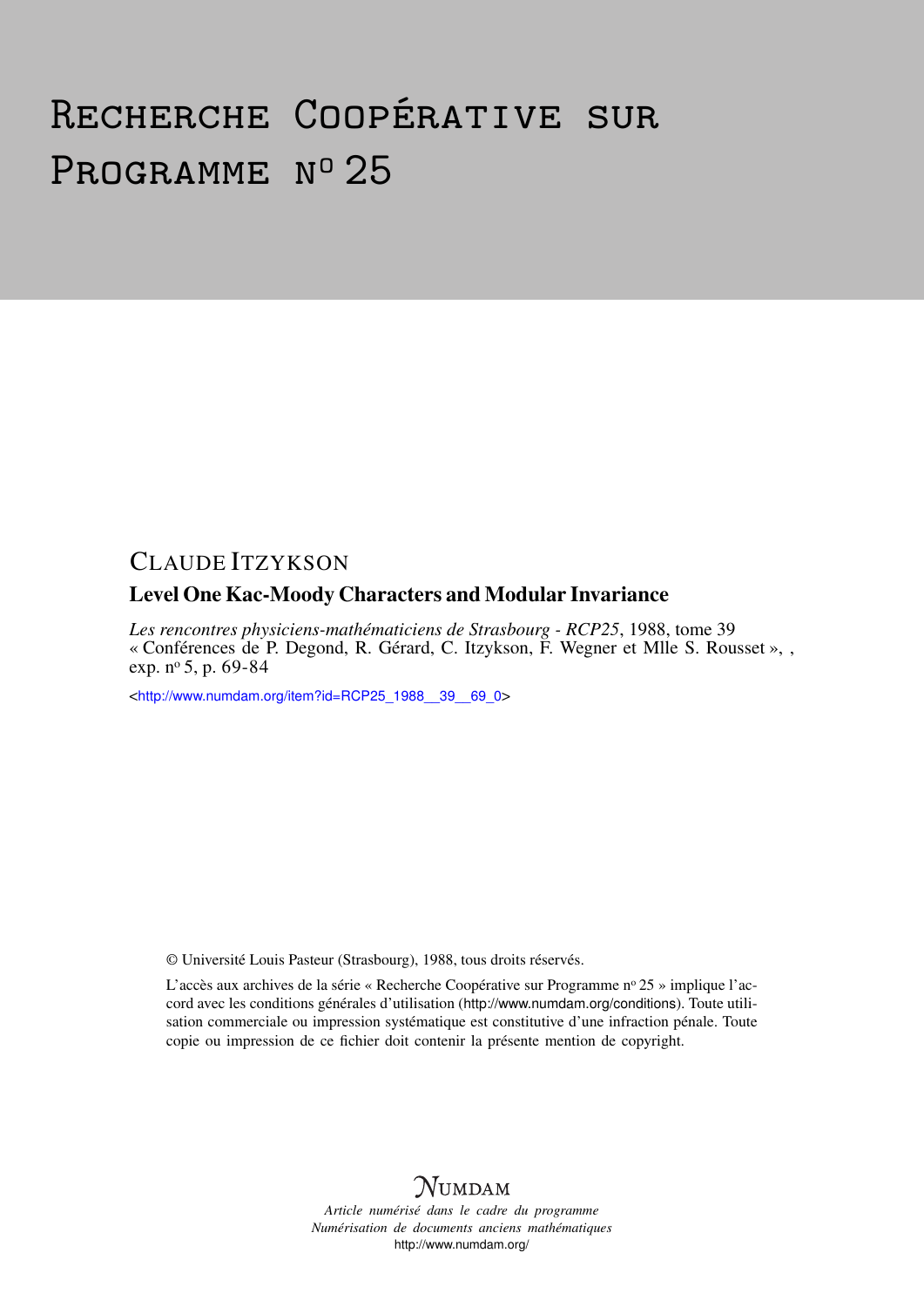**Claude ITZYKSON** 

**Service de Physique Théorique de Saclay. Institut de Recherche Fondamentale du Commissariat à l'Energie Atomique.**  91191 **Gif-sur-Yvette Cedex. FRANCE** 

1. **In this work we continue our investigations on modular transformation properties of Kac-Moody characters and associated conformai theories. The A-D-E classification^1 ^ obtained in the case of SU(2) might lead one to suspect that interesting phenomena happen when dealing with other groups. Here I shall limit myself to preliminary remarks pertaining to the group SU(N), specializing even to level one representations of its (untwisted) Kac-Moody or affine algebra. For reasons which are not totally clear, there is a striking parallel between level one representations for SU(N) (Lie**  algebra  $A_{N-1}$  ) and level k representations of SU(2) for  $N = 2(k+2)$ . A slight surprise is that **modular invariance of the partition function on a torus allows a plethora of possibilities in the case of SU(N) indexed by divisors of if Ν is odd or N/2 if is even.** 

**I have attempted to give an elementary exposition for the benefit of those reader who like me - have a very hard time to decipher the literature. To a large extent the following presentation is therefore a paraphrase of existing work - mainly Kac's** book<sup>[2]</sup> and the article by Gepner and Witten <sup>[3]</sup>. I shall also **rely on considerations presented in a review on**  elementary integrable systems<sup>[4]</sup>. The benefit of **dealing with a special case is to be able to exhibit explicit expressions and to provide examples.** 

**We will accept the formula for characters and analyze it in some detail showing in particular that for SU(N) at level one the modular transformation properties simplify considerably. I do not know whether this simplification is well known and/or has already appeared in print.** 

A specific property of  $SU(N)$ ,  $N \ge 3$ , is the **existence of an automorphism of the Lie algebra which extends to a correspondence between representations and their complexe conjugates (in physical terms charge conjugation). This has the consequence that affine restricted characters attached to conjugate ground states (or highest weight states) are undistinguishable. Therefore to characterize the content of a conformai invariant codel it is not sufficient to exhibit a modular invariant partition function on a torus. A way out will be discussed below.** 

**2. Let denote the ratio of two fundamental periods** on **a** torus,  $\tau = \omega_2 \mathcal{A} \omega_1$ ,  $\text{Im } \tau > 0$ . We set  $q = exp 2i\pi r$ , use c for the central charge,  $L_c$ **for the grading element of the Virasoro algebra generating dilatations in the plane or translations on the torus. The specialized characters give an expression for the trace** 

$$
\chi(\tau) = \text{Tr } q^{L_0 - c/2L}
$$
 (2-1)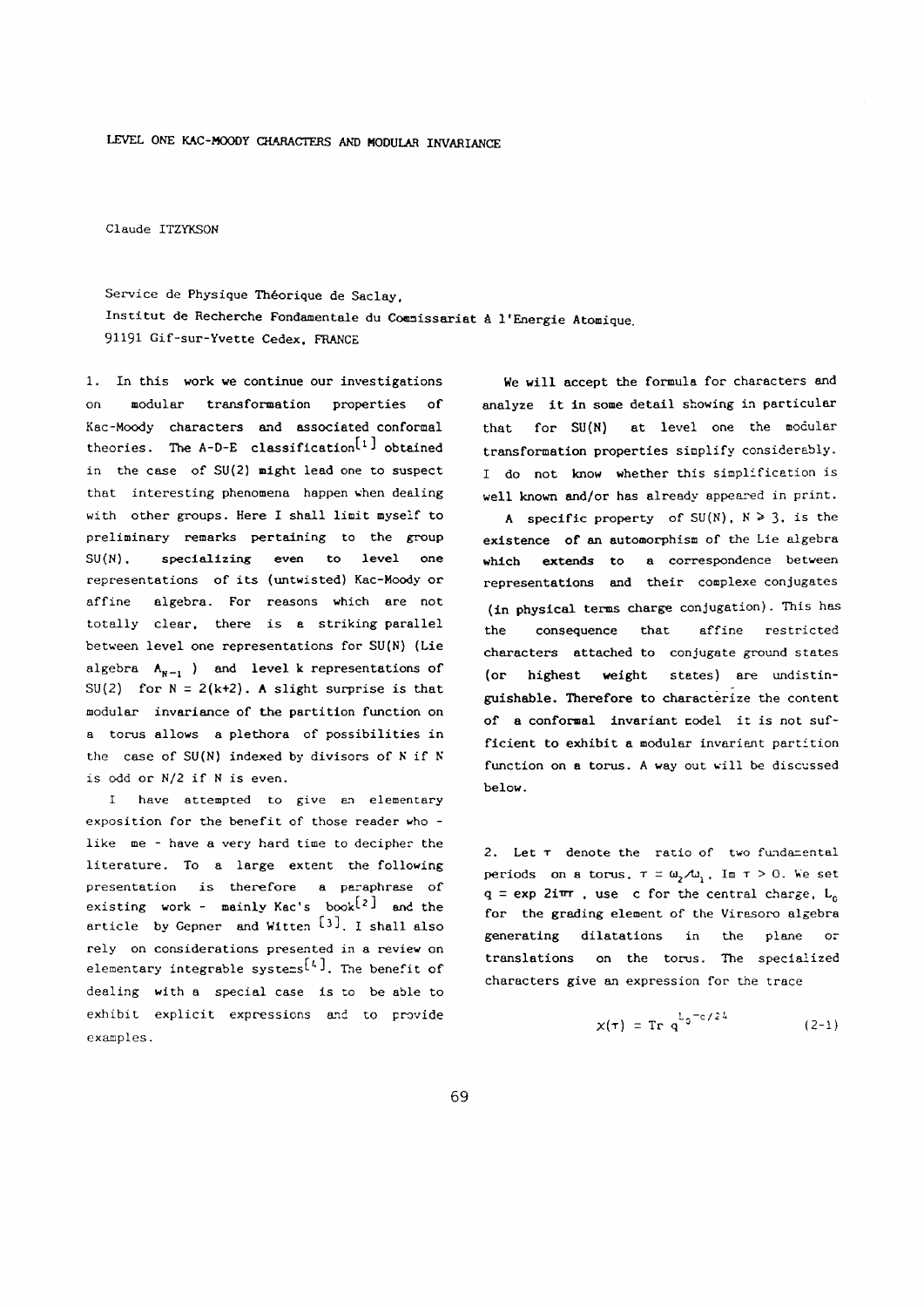**in an irreducible representation of the affine**  Lie algebra, here  $A_{N-1}^{(1)}$  . The level k describes **the central extension of the corresponding loop algebra, or the Schwinger term in the current algebra, im physicist's terminology. For SU(N) the quantities c, k, and are related through** 

$$
C = \frac{(N^2 - 1)k}{N+k}
$$
 (2-2)

which reduces to  $c = N-1$ , the rank of  $A_{N-1}$ , when  $k = 1$  , while c tends to  $N^2 - 1$ , the dimension of **the algebra, when k tends to infinity. The integer is therefore the Coxeter number of the**  simply laced Lie algebra  $A_{N-1}$ .

**The character χ(τ) pertaining to an irreducible representation of the affine algebra**   $A^{(1)}_{k-1}$  is a generating function for the number of **linearly independent states corresponding to a given eigenvalue of LQ . These states can be**  organized into irreducible multiplet's of  $A_{N-1}$ . In particular to the lowest eigenvalue of  $L_0$ , **the conformai weight h, corresponds a unique**  irreducible representation of  $A_{N-1}$ , itself **described by a Young tableau, or a highest weight. The characters of level k are those for which these representations correspond to Young tableaux with at most k columns (and N-l rows). Their number is** 

Number of  $A_{N-1}^{(1)}$  characters

at level 
$$
k = \frac{(N+k-1)!}{k!(N-1)!}
$$
 (2-3)

**When k =** 0 **there exists a unique trivial**  character equal to unity, while for  $k = 1$  we **have characters. Those are attached to**  representations of  $A_{N-1}$  acting on anti-symmetric tensors with  $\lambda$  indices, where  $\lambda$  runs from zero  $(\text{trivial representation of } A_{N-1})$  to  $N-1$ . **Identifying and λ+Ν, we shall later on label**  these characters by the integer  $\lambda$  mod N. As was **already indicated, distinct affine representations corresponding to and Ν- (distinct ex**cept when N is even and  $\lambda = N/2$ ) have identical **number of states for each eigenvalue of L() and** 

**therefore equal character.** 

**In general, instead of Young tableaux specific to SU(N) we can use the language of roots and weights. Let V be a vector space of**  dimension equal to the rank r (here  $r = N-1$ ) **equiped with the Cartan Killing metric. Let**  $\underline{\alpha}^{(1)}$ **,..., a**  $\alpha$ <sup>(r)</sup>, be the fundamental linearly **independent weight vectors. A positive weight is an integral linear combination of these vectors with non negative \* coefficients. Therefore any strictly positive weight is of the form**   $p = \rho + \tilde{p}$  with  $\tilde{p}$  positive and

$$
\varrho = \underline{\alpha}^{(1)} + \ldots + \underline{\alpha}^{(r)} \qquad (2-4)
$$

For a simply laced algebra, such as  $A_{N-1}$ , the fundamental weigths  $\alpha^{(1)}$  are dual to the **fundamental** roots  $\underline{\alpha}_{(1)}$ 

$$
\underline{\alpha}^{(1)} \cdot \underline{\alpha}_{(1)} = \delta^{i} \mathbf{j} \qquad 1 \leq \mathbf{i} \mathbf{j} \leq \mathbf{r} \qquad (2-5)
$$

**and the symmetric Cartan matrix is** 

$$
\mathbf{g}_{1,j} = \underline{\alpha}_{(1)} \cdot \underline{\alpha}_{(j)}
$$
 (2-6)

while  $g^{\{j\}}$  stands for the inverse matrix

$$
g^{1,j} = \underline{\alpha}^{(1)}, \underline{\alpha}^{(j)}
$$
  $g^{1,k}g_{k,j} = \delta^{1,j}$  (2-7)

**The normalization is such that the diagonal terms** are  $g_{1,i} = \alpha^2$ ,  $= 2$  and the Cartan matrix has **off-diagonal entries equal to zero or negative integers (here** -1).

**Irreducible representations of the Lie algebra are indexed by strictly positive weights and the corresponding quadratic Casimir invariant** is  $p^2 - \rho^2$  in an appropriate **normalization. Thus level k irreducible representations** of  $A^{(1)}_{N-1}$  will be labelled by p. **the strictly positive "weight characterizing the**  lowest irreducible representation of  $A_{N-1}$ , **lowest in the sense that LQ assumes its lowest eigenvalue** 

$$
h_{E} = \frac{p^2 - \rho^2}{2(N+k)}
$$
 (2-8)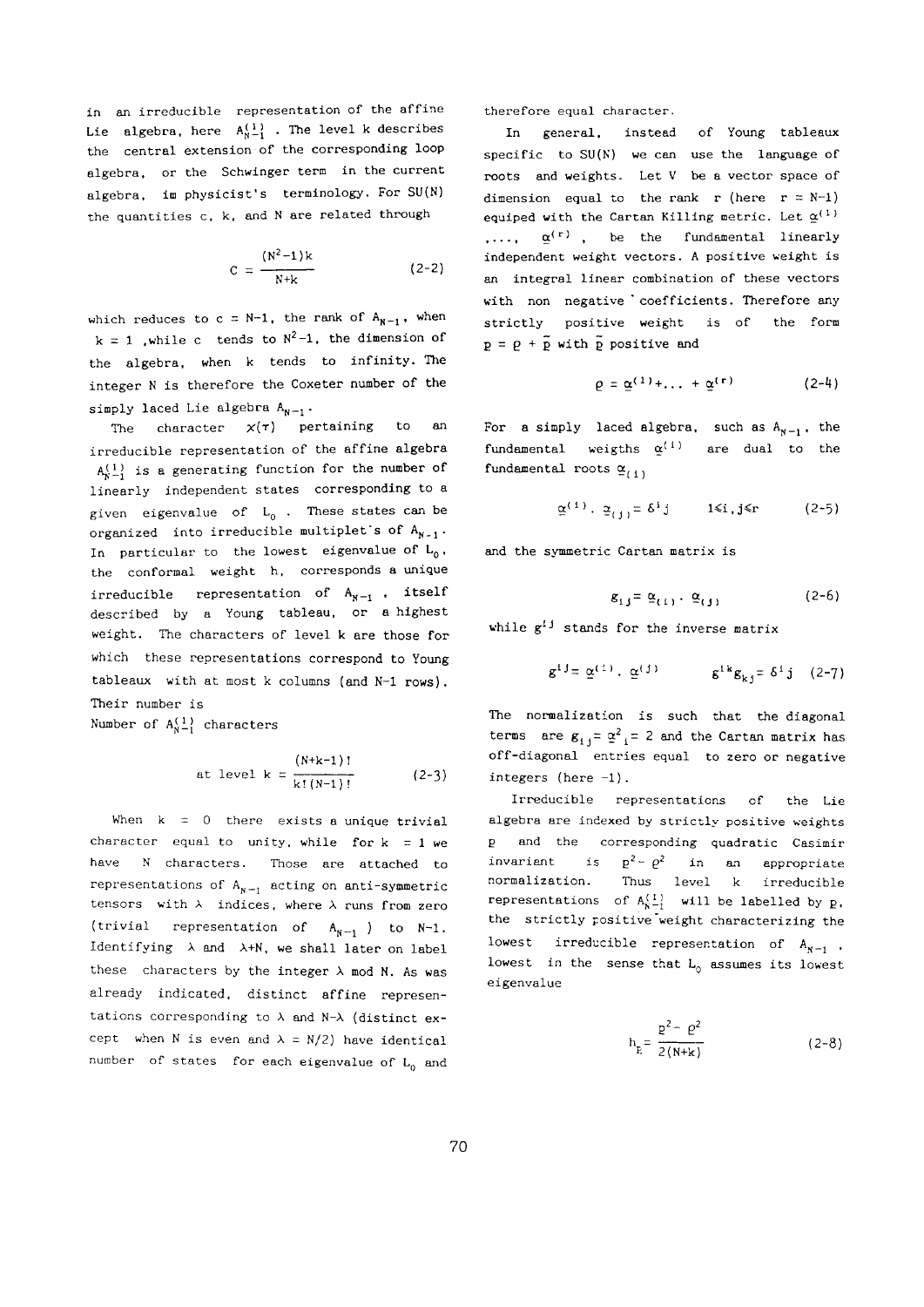**Higher eigenvalues of LQ differ from h £ by a positive integer. The factor** 2 **occuring in the denominator is related to the convention the fundamental roots have square length equal to** 2.

**It follows therefore that when is increased by unity** 

$$
x_{\rm p}(\tau+1) = \exp 2i\pi \left( h_{\rm p} - \frac{c}{24} \right) x_{\rm p}(\tau) \qquad (2-9)
$$

**Let us describe in more detail the roots and weights of SU(N). Consider in an N-dimensional**  space a set of N orthonormal vectors  $e_{(\mu)}$ 

$$
\underline{\mathbf{e}}_{(\mu)} \cdot \underline{\mathbf{e}}_{(\nu)} = \delta_{\mu\nu} \qquad 1 \leq \mu, \nu \leq N \qquad (2-10)
$$

**Let e Ν = Σ μ=ι e ( μ ) and V be the (N-l) dimensional (metric) subspace orthogonal to e . The fundamental roots** 

$$
\underline{\alpha}_{(1)} = \underline{e}_{(1)} - \underline{e}_{(2)}, \dots, \ \underline{\alpha}_{(N-1)} = \underline{e}_{(N-1)} - \underline{e}_{(N)}
$$
\n(2-11)

**span V. The set of N(N-l)**  <sup>2</sup>**positive roots are the vectors**  $\underline{e}_{(\mu)} - \underline{e}_{(\nu)}$ ,  $1 \leq \mu < \nu \leq N$ , easily expressed as linear combinations of the  $\underline{\alpha}_{(1)}$  's **with non negative coefficients. The Cartan matrix is therefore** 

2 if 
$$
|i-j| = 0
$$
  
g  $i j = -1$  if  $|i-j| = 1$  1 $\leq i, j \leq N-1$  (2-12)  
0 if  $|i-j| > 1$ 

**Let denote the orthogonal projection on V along e** 

$$
P \underline{x} = \underline{x} - \frac{1}{N} \underline{e}(\underline{e}.\underline{x}) \qquad (2-13)
$$

**The fundamental weights are then** 

$$
\underline{\alpha}^{(1)} = P \underline{e}_{(1)} \underline{\alpha}^{(2)} = P(\underline{e}_{(1)} + \underline{e}_{(2)}) \cdots
$$
\n
$$
\underline{\alpha}^{(N-1)} = P(\underline{e}_{(1)} + \cdots + \underline{e}_{(N-1)})
$$
\n(2-14)

and

$$
g^{i j} = \text{Inf}\{i, j\} - \frac{i j}{N}
$$
 1\le i, j\le N-1 (2-15)

**The fundamental roots generate over the integers the root lattice M and the fundamental weights its dual, the weight lattice M\* . Every vector in the root lattice M has an even square length, and the root lattice is a sublattice of the weight lattice of index Ν** 

$$
M^*/M = Z/NZ \qquad (2-16)
$$

**The sum of fundamental weigths, equal to half the sum over positive roots, reads** 

$$
\varrho = \sum_{i=1}^{N-1} \underline{\alpha}^{(1)} = \frac{1}{2} \sum_{1 \leq \mu < \nu \leq N} (\underline{\mathbf{e}}_{(\mu)} - \underline{\mathbf{e}}_{(\nu)})
$$
\n
$$
= \sum_{\mu=1}^{N} \left( \frac{N+1}{2} - \mu \right) \underline{\mathbf{e}}_{(\mu)}
$$
\n(2-17)

**We have also to indroduce the Weyl group W, a finite group of orthogonal transformations generated by r reflections. Seen in N-dimensional space this is the permutation group**  $S_N$  acting on the N vectors  $g_{(\mu)}$ , **generated** by the r transpositions  $\mathbf{e}_{(\mu)} \leftrightarrow \mathbf{e}_{(\mu+1)}$ **μ**=1**,..., N-l, and therefore in the subspace V by the N-l reflections, for i=l<sup>t</sup> ... N-l** 

$$
\underline{x} \in V \quad \underline{x} \longrightarrow \underline{x}' = \underline{x} - \underline{\alpha}_{(1)} (\underline{\alpha}_{(1)}, \underline{x}) \quad (2-18)
$$

If a vector  $x \in V$  is expanded on the weight **basis as** 

$$
\underline{x} = \sum_{i=1}^{N-1} x_i \ \underline{\alpha}^{(1)} \tag{2-19}
$$

**the closure of a fundamental domain for W (a Weyl chamber) is characterized by** 

$$
(\underline{x}_{(1)}, \underline{x}) = x_1 \ge 0
$$
 1\le i\le N-1 (2-20)

**The semi-direct product of W by the translations of the root lattice M is a Coxeter group generated by reflections. Those include the (N-l) reflections in the hyperplanes orthogonal to the roots through the origin (equation** (2-18))

 $\frac{1}{2}$   $\sim$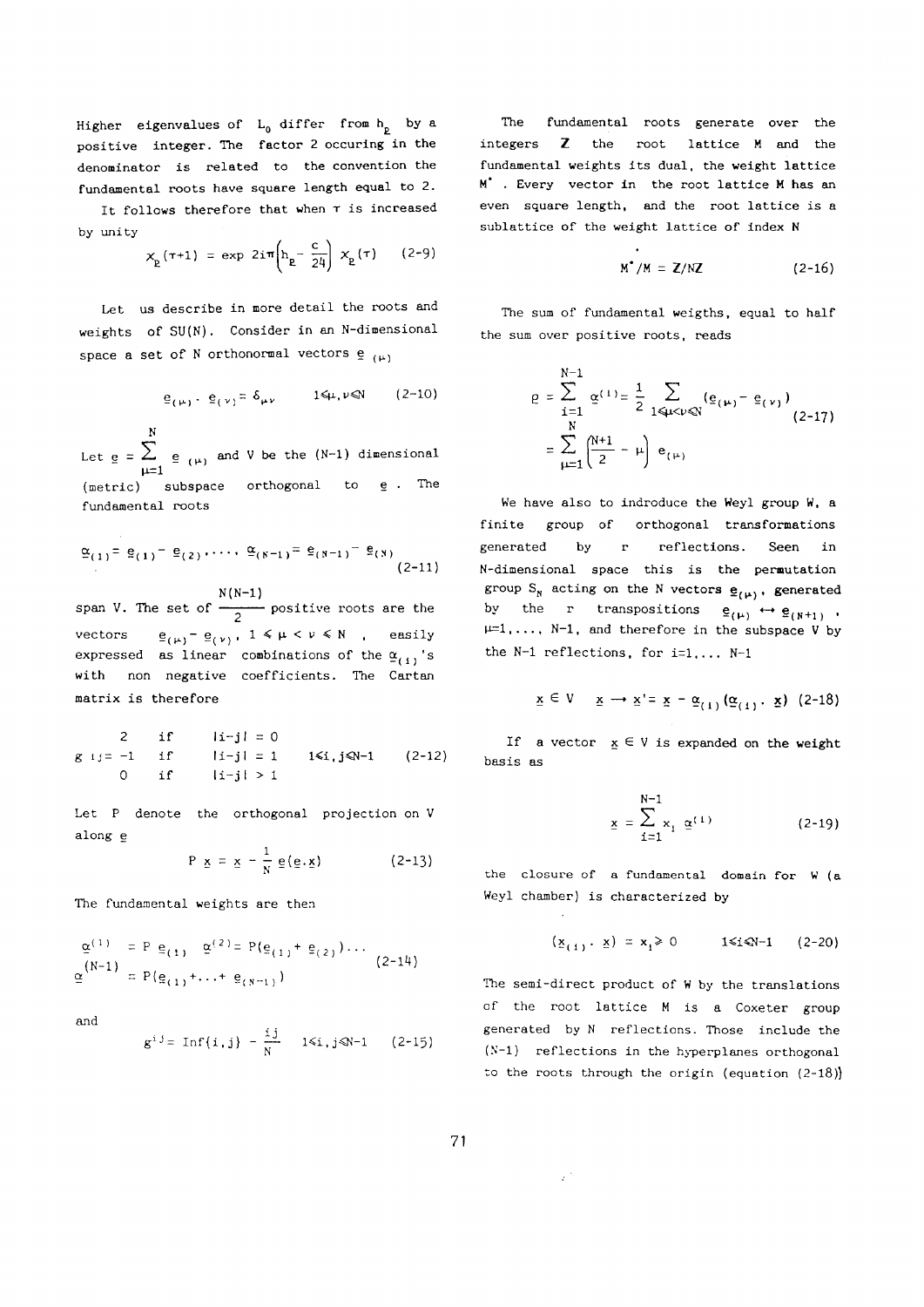**as well as the reflection in the hyperplane orthogonal to the vector** 

$$
\underline{\alpha}_{(N)} = -\sum_{i=1}^{(N-1)} \underline{\alpha}_{(1)} = \underline{\mathbf{e}}_{(N)} - \underline{\mathbf{e}}_{(1)} \qquad (2-21)
$$

**the equation of the hyperplane being** 

$$
\underline{\alpha}_{(N)} \cdot \underline{x} = 1 \qquad (2-22)
$$

A characterisation of the vector  $-\underline{\alpha}_{(N)}$  is that **it is the largest positive root, in the sense that the sum of its components in the basis of fundamental roots is the largest possible.** 

The closure of a fundamental domain **B** for the **Coxeter group (also called inhomogeneous Weyl group) is a simplex defined by the inequalities** 

$$
x_i \ge 0
$$
  $\sum_{i=1}^{N-1} x_i \le 1$  (2-23)

**The quotient of V by the translations of the root lattice M is a torus isomorphic to the Cartan torus of SU(N). By quôtienting further by W, we split this torus into NÎ (the order of W) pieces equivalent to B, each one having a unique intersection with a generic equivalence class in SU(N), generic in the sense that each matrix in this class has distinct eigenvalues. Non generic equivalence classes, with some subset of equal eigenvalues, intersect the boundary of B.** 

**With this information we return to the formula for conformai weights (2-8), and apply**  it to  $A^{(1)}_{N-1}$  at level one. We write for short

$$
h_{\lambda} = \frac{\left(\rho + g^{(\lambda)}\right)^2 - \rho^2}{2(N+1)}
$$
 (2-24)

with  $\lambda$  running from 0 to N-1 and  $\underline{\alpha}^{(0)} \equiv 0$  by **convention** (therefore  $h_0 = 0$ ). For  $1 \le \lambda \le N-1$  we **find** 

$$
(\underline{\alpha}^{(\lambda)})^2 = g^{\lambda \lambda} = \frac{\lambda(N-\lambda)}{N}
$$
  

$$
2 \underline{\alpha}^{(\lambda)} \cdot \underline{\rho} = (\underline{\epsilon}_{(1)} + \dots + \underline{\epsilon}_{(\lambda)}) \cdot \sum_{1 \leq \mu < \nu \leq N} (\underline{\epsilon}_{(\mu)} - \underline{\epsilon}_{(\nu)})
$$
  

$$
= \sum_{\mu=1}^{\lambda} \sum_{\nu=\lambda+1}^{N} 1 = \lambda(N-\lambda)
$$

**and** 

$$
h_{\lambda} = \frac{\lambda (N - \lambda)}{2N} \qquad 0 \le \lambda \le N - 1 \qquad (2 - 25)
$$

**In the transformation law for characters under**  the **translation**  $\tau \rightarrow \tau+1$  (equation (2-9)) there **λ(Ν-λ) appears the exponential exp** 2iir **— ~ — which is invariant when is increased by a multiple of Ν as well as under the symmetry** 

$$
\lambda \leftrightarrow N-\lambda \qquad (2-26)
$$

**The latter is a consequence of the following automorphism (with square equal to unity). In N-dimensional space consider the map** 

$$
\underline{e}_{(\mu)} \leftrightarrow \neg \underline{e}_{(N-\mu+1)} \tag{2-27}
$$

**Under this transformation, a combination of a symmetry and a permutation of the Weyl group, we have for the roots and weigths** 

$$
\underline{\alpha}_{(1)} \leftrightarrow \underline{\alpha}_{(N-1)} \tag{2-28}
$$
\n
$$
\underline{\alpha}^{(1)} \leftrightarrow \underline{\alpha}^{(N-1)}
$$

**This automorphism will leave (restricted) affine characters invariant and is reflected in an automorphism of the Cartan matrix (as well as its representative Dynkin diagramm) and of the root and weight lattices. We note here that the signature of the permutation μ Ν-μ+l is** 

$$
\frac{N(N-1)}{2}
$$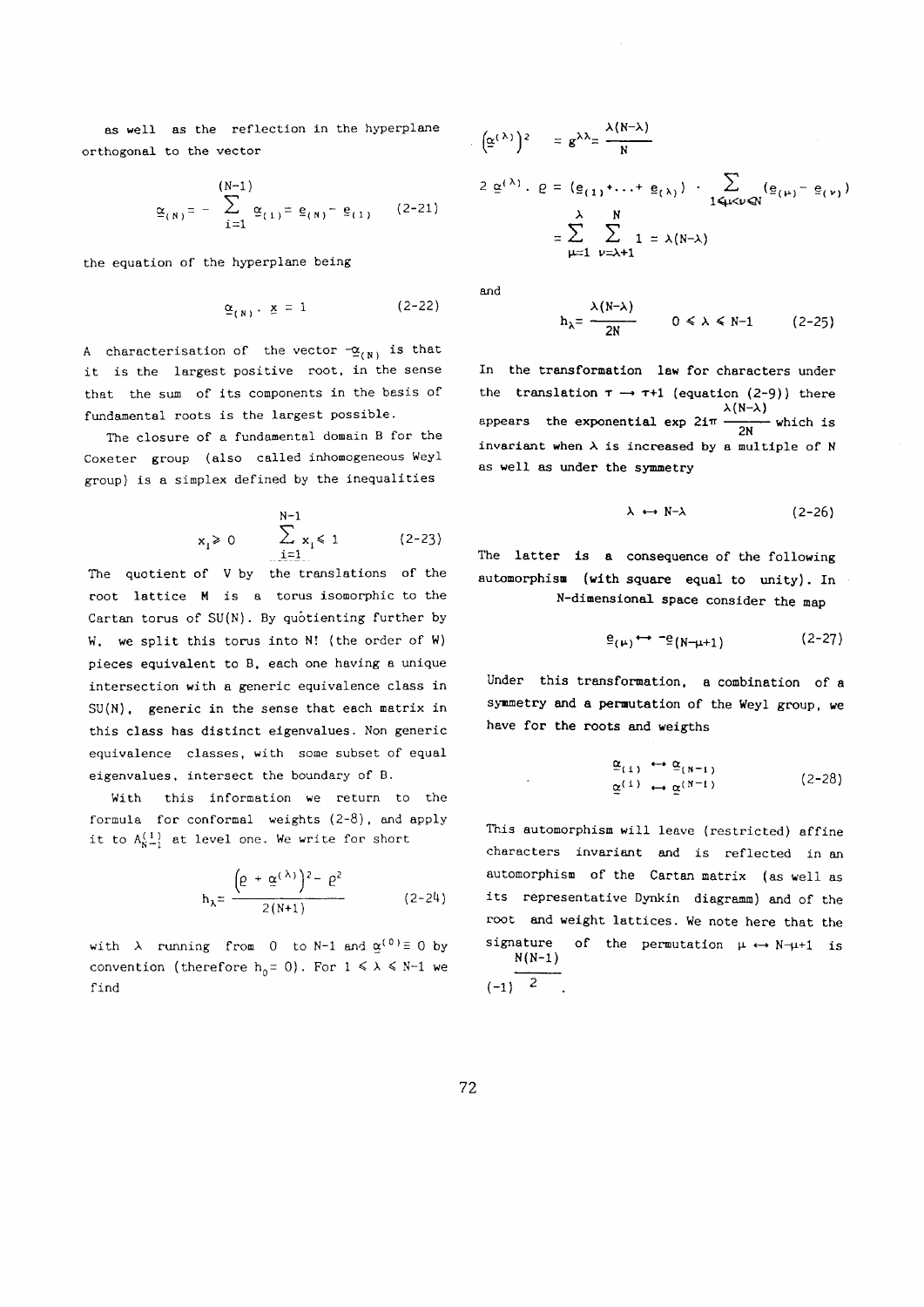3· **A consistent Wess-Zumino-Witten model has a modular invariant partition function on a torus Z(T.r)of the form** 

$$
Z(\tau, \bar{\tau}) = \sum_{P \in P'} N_{P \cdot P} \cdot x_{P}^{*}(\tau) \cdot x_{P}(\tau) \qquad (3-1)
$$

**The sum runs over strictly positive weigths ρ**  and  $p'$  pertaining to level k,  $N_{p,p}$ , are non **negative integers, and for normalization**  $N_{\rho}$   $_{\rho} = 1$ **To investigate such invariant sesquilinear forms we need to know the behaviour of the characters under the generators** 

$$
\begin{array}{ccc}\nT & \tau \to \tau + 1 \\
S & \tau \to \tau^{-1}\n\end{array} \n\qquad (3-2)
$$

**of the modular group. We know already this behaviour under according to equations**  (2-8)-(2-9) **and** (2-25) **· We also require the transformation under S which will follow from the explicit Kac-Weyl formula to be described below. It is interesting to guess first the result by invoking plausibility arguments. These are based on suggestions by Veriindet-5^ , which, as we shall check later are happily fulfilled in the present context. As before, we restrict**  ourselves to level one characters  $\chi_1(\tau)$ **considered as even periodic functions of the**  index  $\lambda$  mod N, as suggested by the **transformation under T. Assume that we have a linear transformation formula of the type** 

$$
x_{\lambda}(-\tau^{-1}) = \sum_{\lambda \text{ mod } N} S_{\lambda\lambda}, x_{\lambda}(\tau) \qquad (3-3)
$$

Because of the symmetry  $\lambda \leftrightarrow N-\lambda$  this would not define the matrix  $S_{\lambda\lambda}$ , (assuming it exists). **However characters can be extended to involve an argument ( a set of angles characterizing an equivalence class in SU(N)) in which case under**   $\mathbf{t}$  the change of periods  $\mathbf{u}_1 \rightarrow -\mathbf{u}_1$ ,  $\mathbf{u}_2 \rightarrow -\mathbf{u}_2$ , which **does not affect , and corresponds to the square of the above operation, transformed as -x and**   $(\mathbf{x}_{\lambda}(\tau, \mathbf{x}))$  into  $(\mathbf{x}_{\lambda}(\tau, -\mathbf{x})) = \mathbf{x}_{\mathbf{x} - \lambda}(\tau, \mathbf{x})$  . Thus **extending appropriately** (3~3) **when is different from zero we should have** 

$$
(S2)\lambda, \lambda = \delta\lambda+\lambda, o mod N
$$
 (3-4)  

$$
(SL)\lambda, \lambda = \delta\lambda, \lambda mod N
$$

**This is of course reminiscent of the finite Fourier transform as will be confirmed below.** 

**Verlinde's ideas apply to chiral conformai theories,** with primary operator  $\varphi_{\lambda}(z)$  and corresponding characters  $x_{\lambda}(\tau)$ . It is of course **understood in a situation like the one we are dealing with, that Φχ(ζ) carries internal indices such as tensor components for the SU(N) representation. For the time being we assume**  that  $\lambda$  runs over a finite set  $\Lambda$ . There is a distinguished value denoted  $\lambda = 0$ , corresponding to the weight  $h_0 = 0$ , representing the identity **operator. One then introduces linear operators**  on characters denoted  $\Phi_{\lambda}$  with the properties

$$
(1) \qquad \qquad \Phi_{\lambda} X_0(\tau) = X_{\lambda}(\tau) \qquad (3-5)
$$

(ii) The operators  $\phi_{\lambda}$  generate an associative, **commutative algebra such that the generators satisfy** 

$$
\Phi_{\lambda}\Phi_{\lambda} = \sum_{\lambda^{\prime\prime} \in \Lambda} N_{\lambda\lambda} \cdot {}^{\lambda^{\prime\prime}} \Phi_{\lambda^{\prime\prime}} \tag{3-6}
$$

**with non negative integral "structure constants'<sup>1</sup>**  $N_{\lambda\lambda}$ ,  $\lambda$ <sup>n</sup> **.** Moreover  $\phi$  is the identity in this **algebra.** It then follows by action on  $\chi_0(\tau)$  that

$$
\Phi_{\lambda} X_{\lambda}. (\tau) = \sum_{\lambda'' \in \Lambda} N_{\lambda \lambda}. \lambda'' X_{\lambda''} (\tau) \qquad (3-7)
$$

so that  $\Phi_{\lambda}$  is faithfully represented on the set of characters by the matrices  $N_{\lambda}$  with matrix **elements**  $(N_{\lambda})_{\lambda}$ ,  $\lambda = N_{\lambda}$ ,  $\lambda -$  **as** is the multiplication by  $\Phi_{\lambda}$  on the algebra.

**(iii) Finally it is assumed that if under —• -τ"1the characters transform linearly as in**  (3-3) with  $\lambda$  and  $\lambda'$  **runing** over the set  $\Lambda$ , the **same matrix S (which is now understood to have a square equal to unity) diagonalizes**  simultaneously the commuting matrices  $N_{\lambda}$ .

For the present application the set  $\wedge$  is the **set of integers mod and by extending the**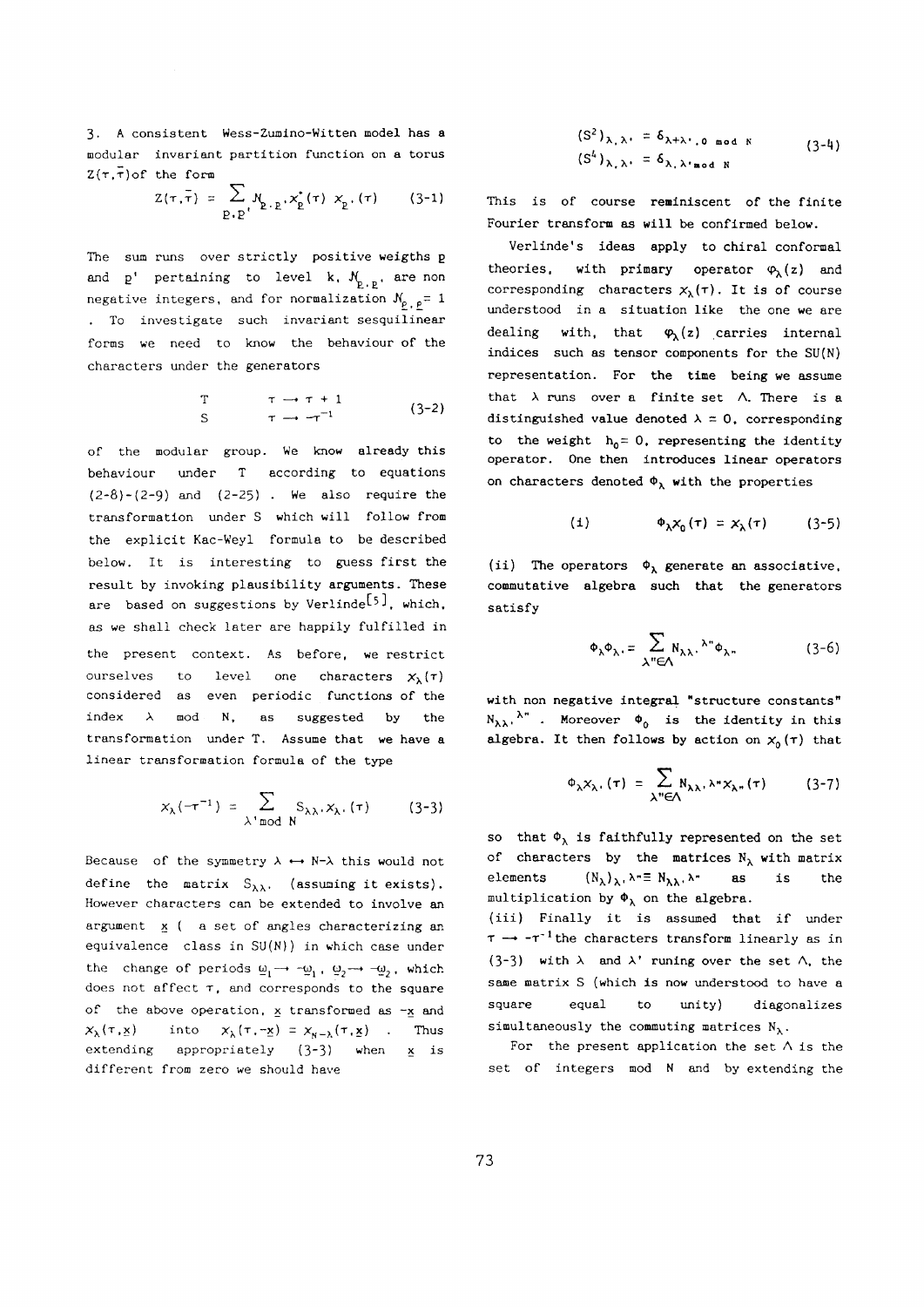**previous properties it will be more convenient to relax the condition of symmetry under**   $\lambda \rightarrow N-\lambda$  so that S<sup>2</sup> instead of being the **identity implements the conjugation automorphism.** 

**As shown by Verlinde, knowing the matrix S we can reconstruct the algebra and vice-versa. Here I will content myself with the observation that**  when dealing with level one characters of  $A^{(1)}_{n-1}$ **it is easy to guess that the only sensible algebra is expected to be** 

$$
\Phi_{\lambda}\Phi_{\lambda} = \Phi_{\lambda + \lambda \text{ mod } N} \tag{3-8}
$$

**Of course this will be verified later, but given that the index refers to antis^mmetrie tensors with indices, which other associative and commutative algebra could we think of in that case which does not involve arithmetic properties of N? Assuming this to be the case the corresponding matrix S is the (complex conjugate) matrix of finite Fourier transform up to a sign, acting here on even characters** 

$$
S_{\lambda\lambda} \equiv F_{\lambda\lambda}^* = \frac{1}{\sqrt{N}} \exp\left\{-2i\pi \frac{\lambda\lambda^*}{N}\right\} \qquad (3-9)
$$

**To summarize, the modular transformation**  properties of level one  $A^{(1)}_{N-1}$  characters are **expected to be** 

$$
T \quad x_{\lambda}(\tau+1) = \exp 2i\pi \left(\frac{\lambda(N-\lambda)}{2N} - \frac{N-1}{24}\right) x_{\lambda}(\tau)
$$
  

$$
S \quad x_{\lambda}(-\tau^{-1}) = \frac{1}{\sqrt{N}} \sum_{\lambda' \bmod N} \exp -2i\pi \frac{\lambda \lambda'}{N} x_{\lambda'}(\tau)
$$
  

$$
x_{N-\lambda}(\tau) = x_{\lambda}(\tau)
$$
 (3-10)

**We will need some classical properties of the matrix of finite Fourier transform F which we will** collect here without proof. Since  $F^4 = I$ , **its eigenvalues are ±1 or ±i. The precise set of eigenvalues is then obtained as follows.**  Consider the sequence starting with  $a_i = 1$  and continued indefinitely with period 4 by setting

 $a_2 = -1$ ,  $a_3 = 1$ ,  $a_4 = 1$ ,  $a_5 = -i$ , so that  $a_6 = -1$ , **etc... The first terms in this sequence are**  the **N** eigenvalues of  $F^{N}$  , where the **superscripts recalls that we are dealing with integers mod N, In particular the determinant of F**C<sup>n</sup> 3 **is given by** 

$$
\det F^{[2\ell+1]} = (-i)^{\ell} \qquad \ell \ge 0 \qquad (3-11)
$$
  
det F<sup>[2\ell+2]</sup> = -i<sup>\ell</sup>

**One observes a strong similarity between the transformation formulas**  $(3-10)$  for  $A^{(1)}_{N-1}$  and those pertaining to  $A_1^{(1)}$  characters<sup>[1]</sup> at level  $k$ , such that  $N = 2(k+2)$ , of course N is then **even. The latter characters are also indexed by an** integer  $\lambda$  mod N but are odd under  $\lambda \leftrightarrow N-\lambda$ . **To distinguish them from the preceding ones we write**  $\widetilde{\mathbf{x}}_{\lambda}(\tau)$  for the  $A_i^{(1)}$  characters which obey

$$
T \quad \tilde{x}_{\lambda}(\tau+1) = \exp 2i\pi \left(\frac{\lambda^2}{2N} - \frac{1}{8}\right) \tilde{x}_{\lambda}(\tau)
$$

$$
S = \tilde{x}_{\lambda}(-\tau^{-1}) = \frac{-i}{\sqrt{N}} \sum_{\lambda' \mod N} \exp 2i\pi \frac{\lambda \lambda'}{N} \tilde{x}_{\lambda}(\tau)
$$

$$
\tilde{x}_{N-\lambda}(\tau) = \tilde{x}_{\lambda}(\tau)
$$
(3-12)

**l** Here the central is given by  $-\frac{c}{24} = \frac{1}{2N} - \frac{1}{8}$ , i.e. 3k **c = in agreement with equation** (2-2) **for**  and  $(3-12)$  should agree when we set  $N = 2$  in  $(3-10)$  and  $N = 6$  in  $(3-12)$  corresponding both to  $A_1^{(1)}$  **level 1, with**  $\chi_0(\tau) \equiv \tilde{\chi}_1(\tau)$  **and A}<sup>1</sup> ) level** 1, **with X0 (τ) Ξ** *χ* **(τ) and**  *(τ)* **= <sup>2</sup> (τ). Both transformation laws read** 

$$
T \begin{pmatrix} x_0 (\tau + 1) \\ x_1 (\tau + 1) \end{pmatrix} = \begin{pmatrix} \exp \frac{-2i\pi}{24} & 0 \\ 0 & \exp 2i\pi \frac{5}{24} \end{pmatrix} \begin{pmatrix} x_0 (\tau) \\ x_1 (\tau) \end{pmatrix}
$$
  
\n
$$
S \begin{pmatrix} x_0 (\tau + 1) \\ x_1 (\tau + 1) \end{pmatrix} = \frac{1}{\sqrt{2}} \begin{pmatrix} 1 & 1 \\ 1 & -1 \end{pmatrix} \begin{pmatrix} x_0 (\tau) \\ x_1 (\tau) \end{pmatrix}
$$
  
\n
$$
(3-13)
$$

**The corresponding algebra has of course two elements**  $\Phi_0 = I$  the identity and  $\Phi_1 = \Phi$  such that  $\Phi^2 = I$ .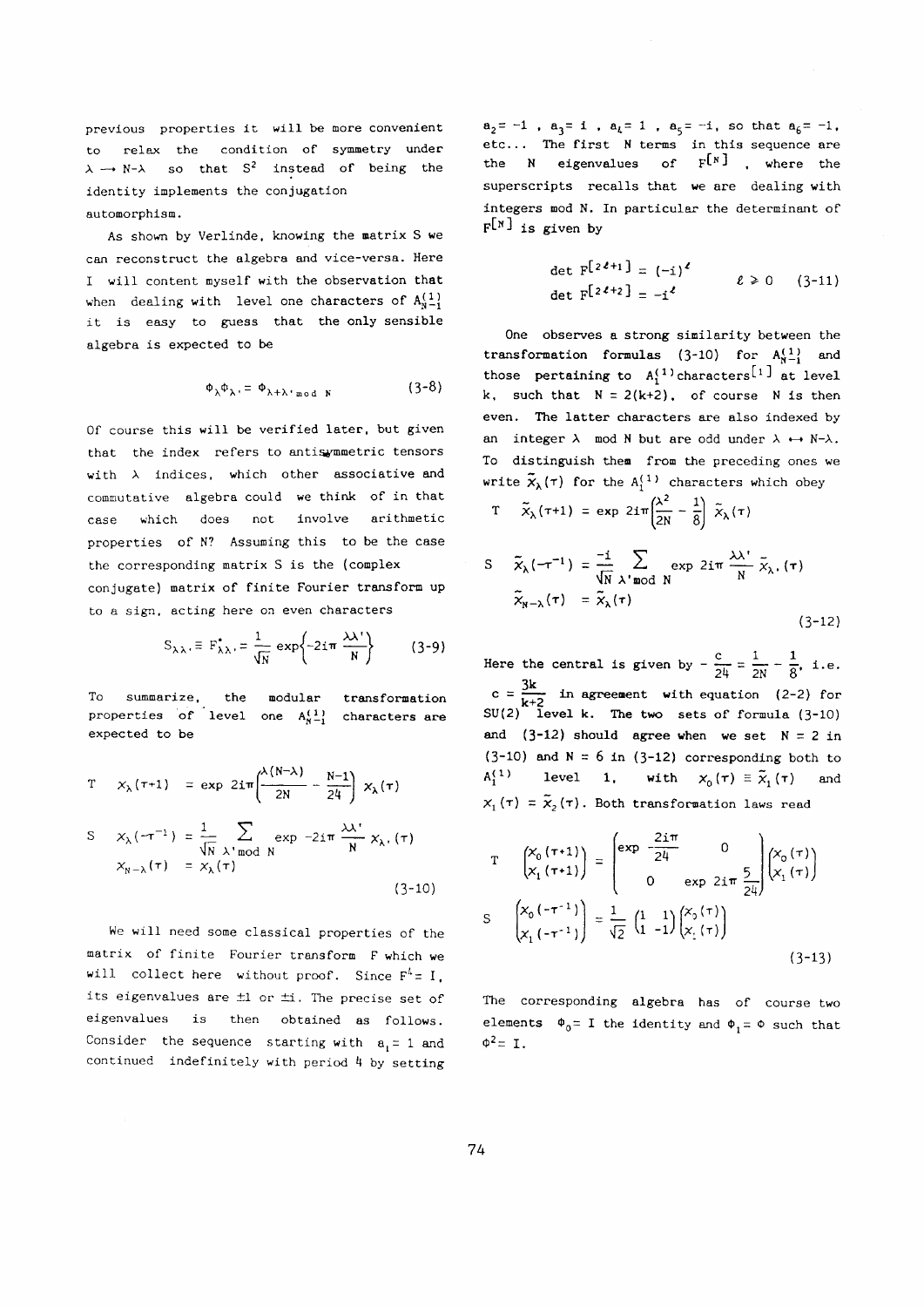**A. It is not a priori obvious that acting on even character the formulas** (3**~10) generate a representation of the modular group. Before giving a proof of their validity we shall indeed check that (ST) 3 acts as the identity as required. From**   $\sim 10$ 

$$
\left(\text{ST}\right)_{\lambda\lambda} = \frac{1}{\sqrt{\lambda}} \exp 2\text{i}\pi \left(\frac{\lambda' \left(N-\lambda'-2\lambda\right)}{2N} - \frac{N-1}{24}\right)
$$

**so that understanding sums over integers mod Ν we find**  أأرد المعقدية  $\frac{1}{2}$  and  $\frac{1}{2}$  and  $\frac{1}{2}$ 

$$
(ST)^{3}_{\lambda\lambda} = \frac{1}{N^{3/2}} \exp -2i\pi \frac{N-1}{8} \times
$$
  

$$
\sum_{\lambda_1, \lambda_2} \exp \frac{2i\pi}{2N} [\lambda_2 (N-\lambda_2-2\lambda) + \lambda_1 (N-\lambda_1-2\lambda_2) + \lambda^* (N-\lambda^* - 2\lambda_1)]
$$
  
(4-1)

The intermediate sum over  $\lambda_1$  reads

$$
\frac{1}{\sqrt{N}} \sum_{\lambda_1} \exp \frac{2i\pi}{2N} \lambda_1 (N-\lambda_1 - 2\lambda_2 - 2\lambda^*)
$$

$$
= \frac{1}{\sqrt{N}} \exp \frac{2i\pi}{2N} \left(\lambda_2 + \lambda^* - \frac{N}{2}\right)^2 \sigma_N
$$

**where** 

$$
\sigma_{\rm g} = \frac{1}{\sqrt{\rm N}} \sum_{\lambda_1} \exp -\frac{2i\pi}{2\rm N} \left(\lambda_1 - \frac{\epsilon}{2}\right)^2 \qquad (4-2)
$$

with  $\epsilon = 0$  if N is even and  $\epsilon = 1$  if N is odd. We compute  $\sigma_{\textbf{n}}$  successively in these two cases.

(i)  $N$  even,  $\epsilon = 0$ . We extend the sum  $(4-2)$  from  $\lambda_1$  mod N to  $\lambda_1$  mod 2N at the price of a factor **1/2, and obtain a Gauss sum, the trace of**   $F^{[2N]}$  . Thus

$$
\sigma_{\mathbf{N}} = \frac{1}{2\sqrt{\mathbf{N}}} \sum_{\lambda \mod 2\mathbf{N}} \exp(-2\mathbf{i}\pi) \frac{\lambda^2}{2\mathbf{N}}
$$

$$
= \frac{1}{\sqrt{2}} \operatorname{Tr} \mathbf{F} \left[ \frac{2\mathbf{N}}{\mathbf{N}} \right] = \frac{1-\mathbf{i}}{\sqrt{2}} = \exp(-\frac{\mathbf{i}\pi}{4})
$$

**from the sequence of eigenvalues given above.** 

**(ii) odd, € =1 . In this case** 

$$
\sigma_{\rm N} = \frac{1}{\sqrt{\rm N}} \sum_{\substack{\lambda \text{ mod } p}} \exp\left(-2i\pi\right) \frac{(2\lambda - 1)^2}{4p}
$$

Again if  $\lambda$  is increased by  $p$  the exponent is **invariant. Thus** 

$$
V_{\rm N} = \frac{1}{\sqrt{8p}} \qquad \sum_{\substack{\mathbf{x} \equiv \mathbf{od} \text{ and } \text{4p} \\ \mathbf{x} \equiv 1 \mod 2}} \exp{-\frac{2i\pi}{4p}} \mathbf{x}^2
$$

Γ4ΡΓ **On the other hand, from the properties of F** 

$$
\sqrt{2} \exp - \frac{i\pi}{4} = \frac{1}{\sqrt{4p}} \sum_{\mathbf{x} \mod 4p} \exp - \frac{2i\pi}{4p} \mathbf{x}^2
$$

$$
= \sqrt{2} \sigma_{\mathbf{x}} + \frac{1}{\sqrt{4p}} \sum_{\substack{\mathbf{x} \mod 4p \\ \mathbf{x} \equiv 0 \mod 2}} \exp -2i\pi \frac{\mathbf{x}^2}{4p}
$$

**The second sum on the r.h.s. is** 

$$
\frac{1}{2\sqrt{p}}\sum_{y \mod 2p} \exp{-2i\pi} \frac{y^2}{p} = \frac{1}{\sqrt{p}}\sum_{y \mod p} \exp{-2i\pi} \frac{y^2}{p} = 0
$$

The last statement comes from  $p = 2N \equiv 2 \mod 4$ **and the properties of the Fourier transform. In**  conclusion for any of N even or odd

$$
\sigma_{N} = \exp - \frac{i\pi}{4} \qquad (4-3)
$$

**Returning to the computation of (ST)3 we have thus** 

$$
(ST)^{3}_{\lambda\lambda} = \exp\left[-\frac{2i\pi}{8}\right]
$$
  

$$
\frac{1}{N}\sum_{\lambda_{2}} \exp\frac{2i\pi}{N} \Big[\lambda_{2} (N-\lambda_{2}-2\lambda) + \lambda' (N-\lambda') + \Big(\lambda_{2} + \lambda' - \frac{N}{2}\Big)^{2}\Big]
$$
  

$$
= \frac{1}{N}\sum_{\lambda_{2}} \exp\frac{2i\pi}{N} \lambda_{2} (\lambda-\lambda') = \delta_{\lambda\lambda' \mod N}
$$
  

$$
(4-4)
$$

**We conclude therefore that on even characters**  (to ensure  $S^2 \sim I$ ) the transformation laws (3-10)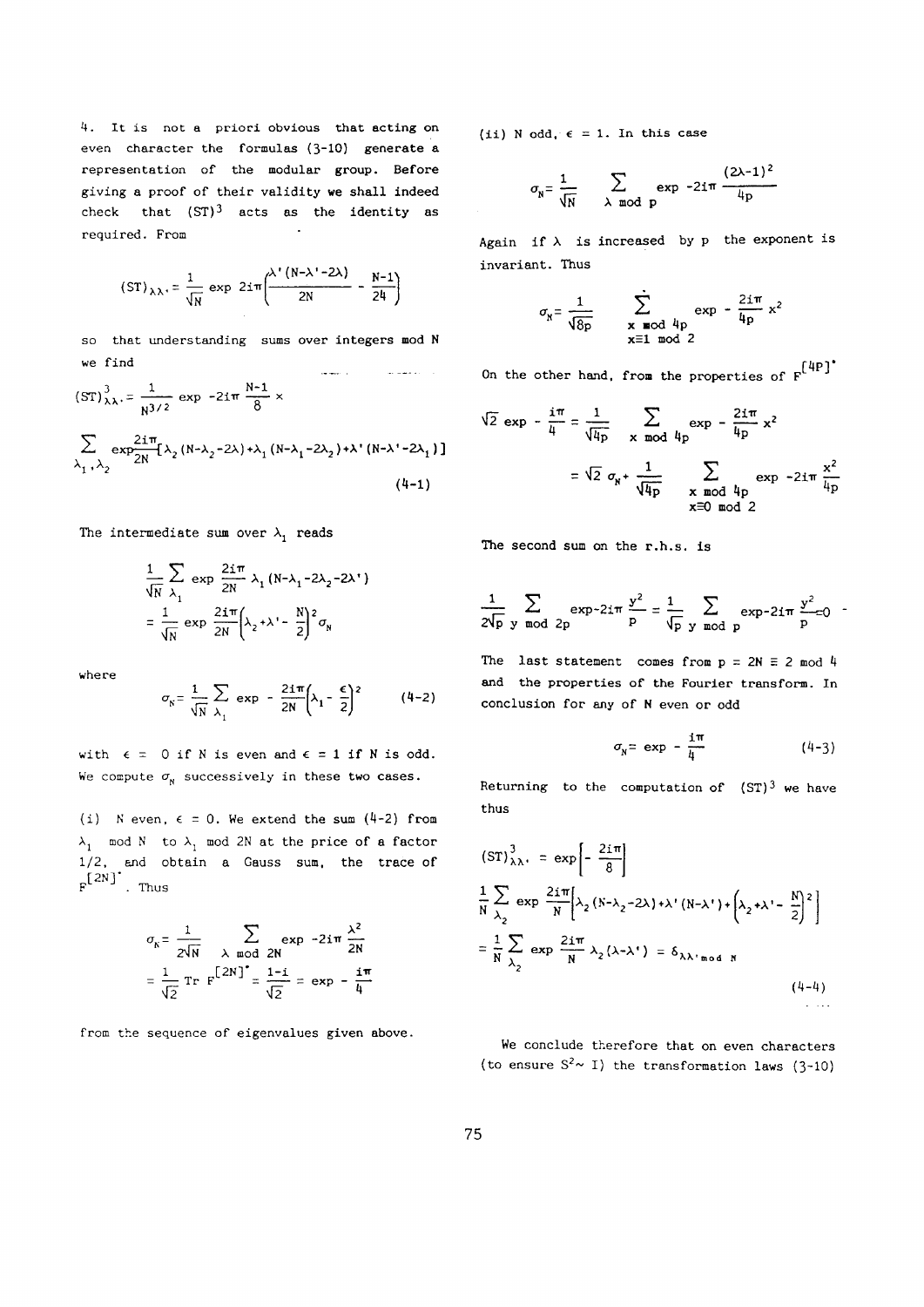**define a representation of the modular group (a unitary one) and will allow a discussion at possible** invariant **partition** functions. **Be**lore **doing that, let us now** make **sure that** (3~10) **is in agreement with the explicit expression for characters.** 

**5. The character formula is related to an elementary problem in classical and quantum mechanics, for a free particle bouncing elastically in a simplicical box described by**  the inequalities  $(2-23)$ , the box **B** lying in the **subspace V. Since the reflections in the walls of generate a tiling of V, we find for the free motion in an integrable system both classically and quantum mechanically. Closed orbits are obtained by folding in straight segments joining points equivalent under a translation of the root lattice M. In a appropriate scale, the square of weight vectors are the energy levels. The characters are given**  by ratios of the heat kernel relative to **B** and **the latter is expressed in terms of 3-functions.** 

**Explicitly consider the heat kernel on the**  torus  $V/M$ . With Ret  $> 0$  and  $x \in V$  it is defined **through** 

$$
\sum_{\Upsilon \in M} \exp \left(-\pi t (\Upsilon + \underline{x})^2\right) = \frac{1}{\frac{N-1}{t^2} \frac{N}{N^{1/2}}} \times
$$
\n
$$
\sum_{\square \in M^*} \exp \left(-\frac{\pi}{t} q^2 + 2i \pi g \cdot \underline{x}\right) \tag{5-1}
$$

**exhibiting the equivalence between a sum over closed orbits (hence the invariance under —• • M) and a sum over energy levels, as a result of Poisson's formula. This motivates the definition of the 0-function pertaining to the**  Lie algebra  $A_{N-1}$  through the substitutions

$$
t \rightarrow \kappa \frac{\tau}{i} \qquad \kappa \text{ positive integer,} \qquad \text{Im } \tau > 0
$$
  

$$
\underline{x} \rightarrow \frac{\underline{x}}{\tau} + \frac{p}{\kappa} \qquad \qquad \underline{p} \in M^* \qquad (5-2)
$$

**and an overall multiplication by a factor exp** -**iπ κ**  $\frac{x}{\tau}$ 

$$
\Theta_{\kappa, p}(\underline{x}, \tau) = \sum_{\underline{\gamma} \in M} \exp\left[ i \pi \pi \kappa \left( \underline{\gamma} + \frac{p}{\kappa} \right)^2 + 2 i \pi \kappa \left( \underline{\gamma} + \frac{p}{\kappa} \right) \cdot \underline{x} \right]
$$

$$
= \left( \frac{i}{\pi \kappa} \right) \frac{N-1}{2} \frac{1}{N^{1/2}} \exp\left[ -i \pi \frac{\kappa}{\tau} \left( \frac{q}{\kappa} \right)^2 + 2 i \pi \cdot \underline{q} \cdot \left( \frac{p}{\kappa} + \frac{z}{\tau} \right) \right]
$$

$$
\sum_{\underline{q} \in M^*} \exp\left[ -i \pi \frac{\kappa}{\tau} \left( \frac{q}{\kappa} \right)^2 + 2 i \pi \cdot \underline{q} \cdot \left( \frac{p}{\kappa} + \frac{z}{\tau} \right) \right]
$$
(5-3)

If 
$$
\gamma
$$
 belongs to the lattice M, we have

$$
\Theta_{k, p}(\underline{x} + \underline{\gamma}, \tau) = \Theta_{k, p}(\underline{x}, \tau)
$$
\n
$$
\Theta_{k, p}(\underline{x} + \tau \underline{\gamma}, \tau) = \exp\left[-i\pi \kappa \tau \underline{\gamma}^2 - 2i\pi \kappa \underline{\gamma}, \underline{x}\right] \Theta_{k, p}(\underline{x}, \tau)
$$
\n
$$
(5^{-4})
$$

**where the prefactor in the second equality is**  independent of p.

Returning to the definition (5-3) we may **perform the second sum in two steps, by writing**   $q = p' + K \Upsilon$ , where  $\Upsilon$  runs over M and  $p'$  over the **finite abelian group** Μ\*/**ΚΜ, with the result that** 

$$
\Theta_{K, p}(\underline{x}, \tau) = \exp\left[-i\pi \kappa \frac{\underline{x}^2}{\tau}\right] \left(\frac{i}{\pi \kappa}\right)^{N-1} \frac{1}{2} \frac{1}{N^{1/2}} \times
$$
\n
$$
\sum_{p' \in M^{\bullet}/\kappa_M} \exp\left[2i\pi \frac{P \cdot P'}{\kappa}\right] \Theta_{K, p'} \left(\frac{\underline{x}}{\tau}, -\frac{1}{\tau}\right)
$$
\n(5-5)

**By quotienting further by the Weyl group W, we are led to the expression for the heat kernel for the Dirichlet problem in B, through the**  definition of the antisymmetrized  $\Theta$ -function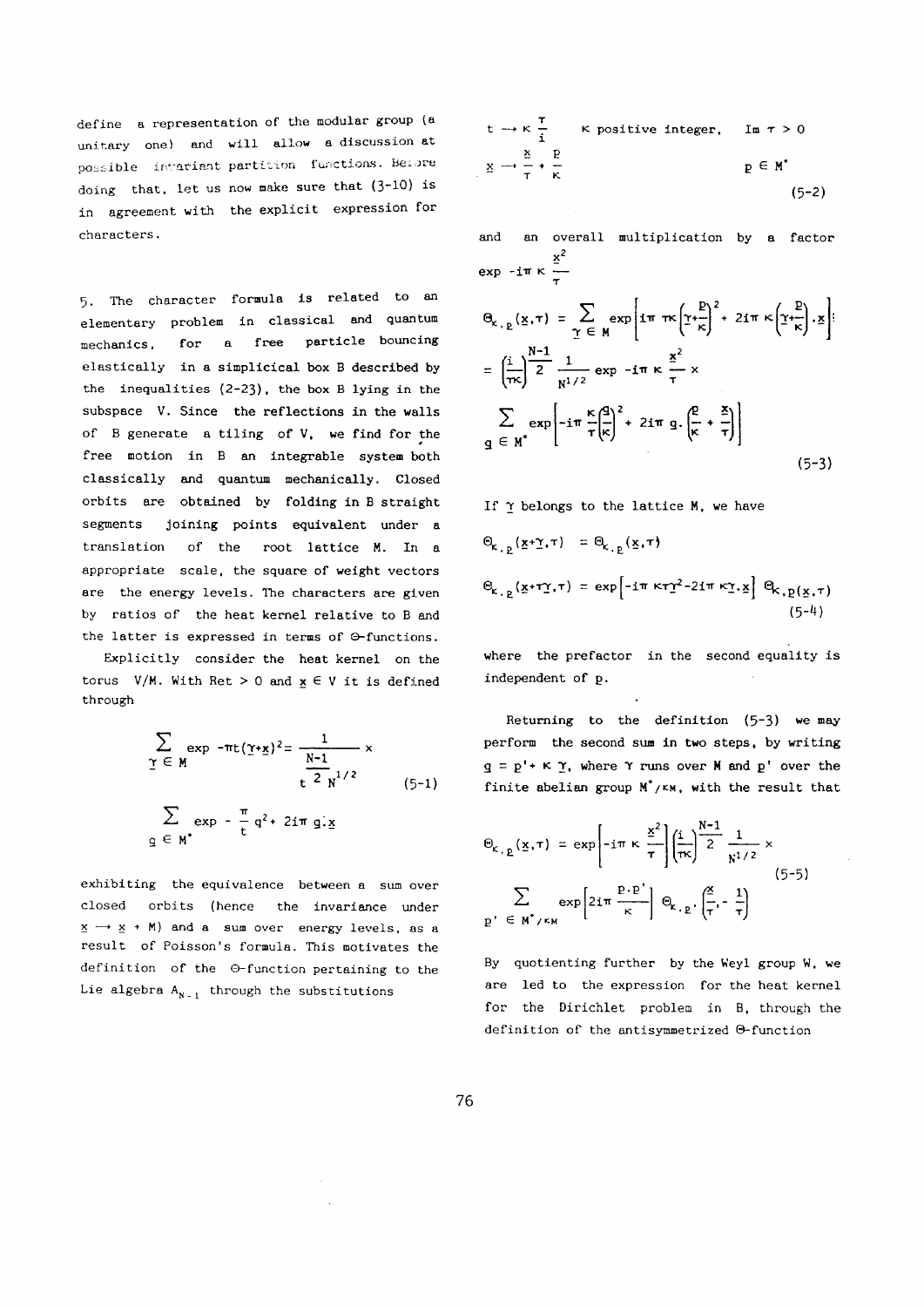$$
\Theta_{K_{+}^{\Lambda_{\alpha}}}(\underline{x},\tau) = \sum_{w\in W} \in (w) \Theta_{K_{+}^{\Lambda_{\alpha}}}(\textbf{w},\underline{x},\tau) \qquad (5\text{-}6)
$$

where  $\in$   $(w)$  =  $\pm$ 1 is the signature of the **permutation**  $w \in W$ . Since both **M** and **M<sup>\*</sup>** are **invariant under W, it follows that** 

$$
\Theta_{\kappa} \mathop{\wedge}\limits^{\mathbf{A}}_{\mathbf{P}} \left( \mathop{\wedge}\limits^{\mathbf{U}} \mathop{\underline{\times}}\limits^{\mathbf{A}} , \tau \right) = \Theta \mathop{\wedge}\limits^{\mathbf{A}}_{\mathbf{K}} \mathop{\wedge}\limits^{\mathbf{I}}_{\mathbf{P}} \left( \mathop{\underline{\times}}\limits^{\mathbf{A}} , \tau \right) = \Theta(\mathop{\wedge}\limits^{\mathbf{U}}) \Theta_{\kappa} \mathop{\wedge}\limits^{\mathbf{A}}_{\mathbf{P}} (\mathop{\underline{\times}}\limits^{\mathbf{A}} , \tau) \quad (5-7)
$$

This property implies that when dealing with  $\Theta$   $'$ **the weight can be restricted to the set of strictly positive weights up to a translation in KM. Said otherwise, we can restrict ourselves to weights such that ρ/ belongs to the interior of the box B. Write in the basis of fundamental weights** 

$$
p = \sum_{i=1}^{N-1} p_i \, \, \underline{\alpha}^{(1)} \tag{5-8}
$$

**with integral components p1 . The above**  conditions mean  $p_i > 0$  for any i as well as **N-l**   $\sum_{i=1}^{n} p_i \leq \kappa$ . This requires the integer **k** to be **i-1 larger or equal to N, For = the only N-l Ε**   $\frac{1}{N}$  **1 c** *and*  $\frac{1}{N}$  **d**  $\frac{1}{N}$ **i**<br>The december 1000 **"center" of the box). In general we set** 

$$
\kappa = N + k \qquad k \text{ non negative integer (5-9)}
$$

**where k is the level. Correspondingly** 

$$
p_i = 1 + p_i^{\dagger} , p_i \ge 0.
$$

**The number of possible weights at level k is therefore the number of distinct solutions of N-l pj< k with non negative integral pj. Define i = l** 

**Ν**   $p'_s \ge 0$  such that  $\angle p'_i = k$ . The required number **i=l is then the coefficient of z<sup>k</sup> in the Taylor**  **expansion of (l-z)~K around the origin, namely**   $\begin{bmatrix} N^{\ast}1^{+K} \end{bmatrix}$  as claimed in equation (2-3). Clearly **this is also the number of Young tableaux with at most k columns and N-l lines.** 

**The "unspecialized" character pertaining to**  the representation of the affine algebra  $A_{N-1}^{(1)}$  of **level k and highest weight is then given the ratio** 

$$
X_{\kappa, \underline{p}}(\underline{x}, \tau) = \frac{\mathbb{e}_{\substack{\Lambda, \underline{k}, \underline{p} \\ \vdots \\ \mathbb{e}_{\substack{\Lambda, \underline{\rho} \\ \vdots \\ \ell}}(\underline{x}, \tau)}} \tag{5-10}
$$

**The meaning of this character is that, in the corresponding representation, it is the trace** 

$$
X_{k,\,p}(x,\tau) = \mathrm{Tr}_{k,\,p} \exp \ 2i\pi \left[ \tau \left( L_0 - \frac{c}{24} \right) + \underline{H} \cdot \underline{x} \right] \tag{5-11}
$$

where the operators **H** form a basis of generators **for a maximal commuting Cartan subalgebra in A <sup>N</sup> <sup>1</sup> appropriately normalized, i.e. such that 2iTT Η. is unity for any G M. Combining the definition** (5-6) **with the transformation law**  (5\*5)**. w e find** 

$$
\Theta_{\kappa^* k, p}(\underline{x}, \tau) = \exp\left[-i\pi(k+N) \frac{\underline{x}^2}{\tau}\right] \left(\frac{i}{\tau}\right)^{N-1} \frac{1}{2}
$$
  

$$
\times \frac{1}{N^{1/2}} \sum_{p'}^{(k)} \psi\left[\underline{v}, \frac{\underline{p'}}{k+N}\right] \Theta_{\kappa^* k, p'}\left(\frac{\underline{x}}{\tau}, -\frac{1}{\tau}\right)
$$
  
(5-12)

**The function Ψ(ρ.γ) is the antisymmetric sum** 

$$
\psi(\underline{p}, \underline{y}) = \sum_{w \in W} \in (w) \exp 2i\pi \underline{p} \cdot \underline{y} \quad (5-13)
$$

**and is interpreted as the un-normalized wave function corresponding to the weight (momentum) for the particle in B. In equation** (5-12) the **(k) symbol means that p' runs over weights of P'**  level k, meaning that  $p'/_{(k+N)}$  lies in B.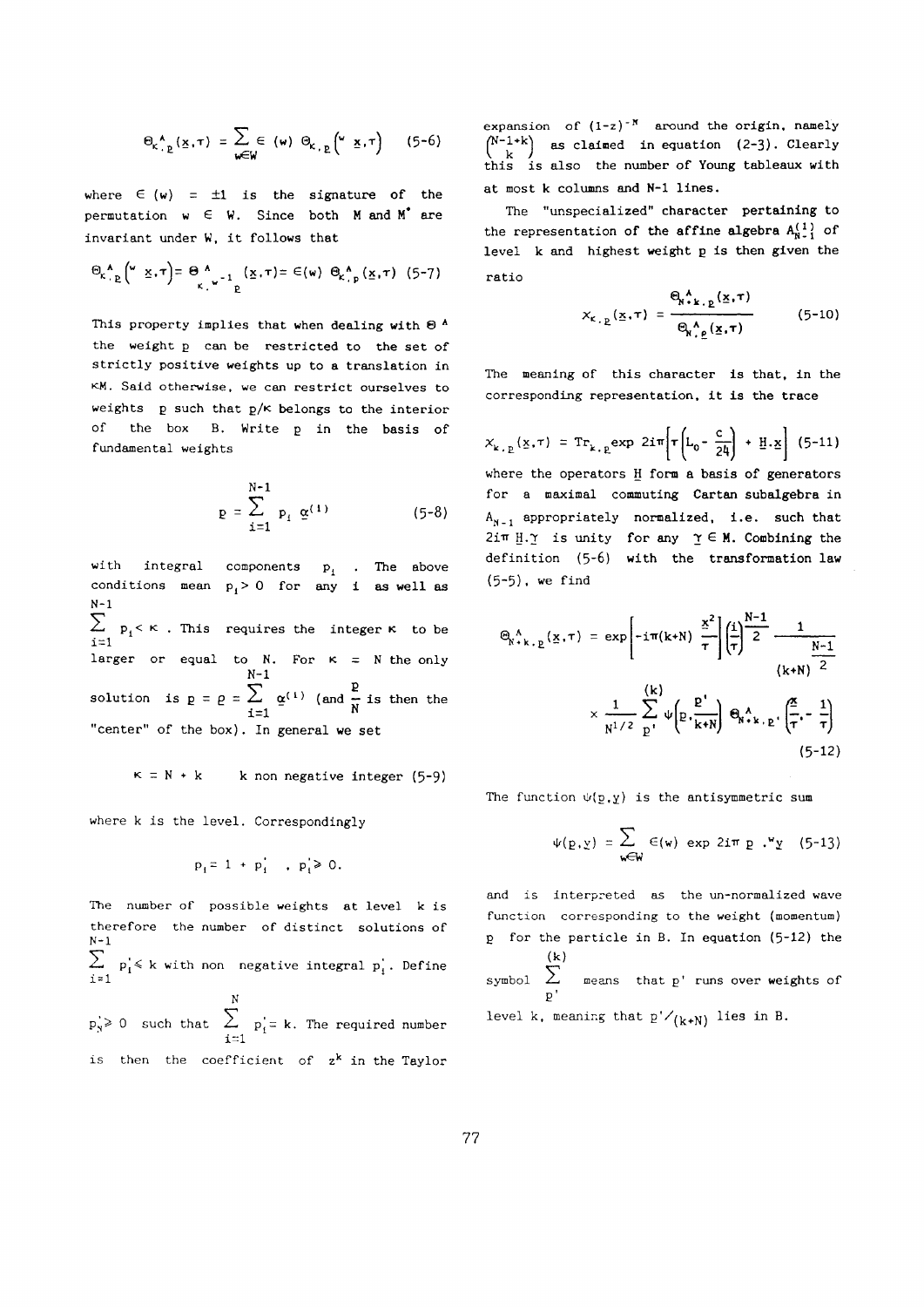**In the denominator** of the **cheracter** formula (5-10) we have the value of law share such line  ${\bf k} \equiv {\bf 0}$  and  ${\bf p} = {\bf \tilde{p}}$  . In this same the sum in the transformation formula  $(j - 12)$  reduces to a single term with  $p = p' = \rho$  and a coefficient **N(N-l)** 

$$
\Psi\left(P, \frac{P}{N}\right) = \sum_{w \in W} \in (w) \exp 2i\pi \frac{P \cdot {}^{w}P}{N} = N^{1/2}i^{\frac{N(N-1)}{2}}
$$
\n(5-14)

To prove this identity we write  $\psi\left[\rho, \frac{\rho}{N}\right]$  as an  **χ Ν determinant using cartesian components with** *2* **given by equation** (2-17)

$$
\Psi\left(\varrho,\ \frac{\varrho}{N}\right) = \det\left\{\exp\frac{2i\pi}{N}\left(\frac{N+1}{2}\mu\right)\left(\frac{N+1}{2}\nu\right)\right\} \quad 1\leq \mu,\nu\leq N\tag{5-15}
$$

**N\*l When is odd, — μ runs over a complete set of residues mod when μ runs from 1 to N. Thus Ν**  the above determinant is  $N^2$  times the determinant of the finite Fourier transform  $F^{[N]}$ **N(N-l) given** by (3-11) **as**  $(-i)^{\ell} = i$  **2** if  $N = 2\ell + 1$ . **N+l**   $m$  **is even**  $\frac{m}{2}$  **μ runs** over the set of  $\bar{\text{\i}}$  ,  $n^{1/2}$ Ine above determinant is **times** the **i**   $\mathbf{a} \cdot \mathbf{i}^{\ell}$ . Putting these factors together produces

$$
N(N-1)
$$
 N<sub>-1</sub>

again (5-14). As a consequence we have

$$
\Theta_{N, \rho}(\underline{x}, \tau) = \exp\left[-i\pi \frac{N\underline{x}^2}{\tau}\right] i \frac{\left(1 - \frac{N-1}{2} \right) \left(1 - \frac{N-1}{2} \right)}{2 \Theta_{N, \rho}(\frac{x}{\tau}) - \frac{1}{\tau}} \tag{5-16}
$$

**and for the characters at level k** 

$$
X_{k, p}(\mathbf{x}, \tau) = \exp\left[-i\pi k \frac{\mathbf{x}^2}{\tau}\right] \left(-i\right) \frac{N(N-1)}{2} \frac{1}{\left(N+k\right)^{\frac{N-1}{2}}}
$$

$$
\times \frac{1}{N^{1/2}} \sum_{p}^{(k)} \psi\left(p, \frac{p'}{k+N}\right) X_{k, p} \left(\frac{\mathbf{x}}{\tau}, -\frac{1}{\tau}\right)
$$

$$
(5-17)
$$

**The matrix which implements the transformation**   $(\underline{x}, \tau) \rightarrow \left(\frac{\underline{x}}{\tau}, -\frac{1}{\tau}\right)$  must have its fourth power **equal to unity (its square transforms (χ,τ) into**   $\left(-x,\tau\right)$ .

In the limit  $\underline{x} \rightarrow 0$ , both numerator **and denominator tend to zero in equation** (5-10). However dividing first both quantities by  $\psi(\rho, x)$ **one finds finite limits. This defines the restricted character as** 

$$
x_{k, p}(\tau) \equiv x_{k, p}(\mathbf{o}, \tau) =
$$
  
= 
$$
\frac{\lim_{x \to 0} \Theta_{N+k, p}(\mathbf{x}, \tau) \mathcal{A} \nu(\mathbf{p}, \mathbf{x})}{\lim_{x \to 0} \Theta_{N, p}(\mathbf{x}, \tau) \mathcal{A} \nu(\mathbf{p}, \mathbf{x})}
$$
 (5-18)

**For any weight ρ** 

 $\overline{ }$ 

$$
\dim[\mathbf{p}] = \lim_{\underline{\mathbf{x}} \to 0} \frac{\psi(\mathbf{p}, \underline{\mathbf{x}})}{\psi(\mathbf{p}, \underline{\mathbf{x}})} = \text{positive roots } \frac{\underline{\alpha} \cdot \underline{\mathbf{p}}}{\underline{\alpha} \cdot \underline{\mathbf{p}}}
$$
(5-19)

**is the dimension of the representation labelled by (for strictly positive) and extended as an antisymmetric function over the weight lattice, a celebrated result due to Weyl. Consequently** 

$$
X_{k, p}(\tau) = \frac{\sum_{\Upsilon \in M} \exp\left[i\pi(k+N)\tau \left(\Upsilon + \frac{p}{k+N}\right)^2\right] \dim[p+(k+N)\Upsilon]}{\sum_{\Upsilon \in M} \exp\left[i\pi N \tau \left(\Upsilon + \frac{p}{N}\right)^2\right] \dim[p+N \Upsilon]}
$$
\n(5-20)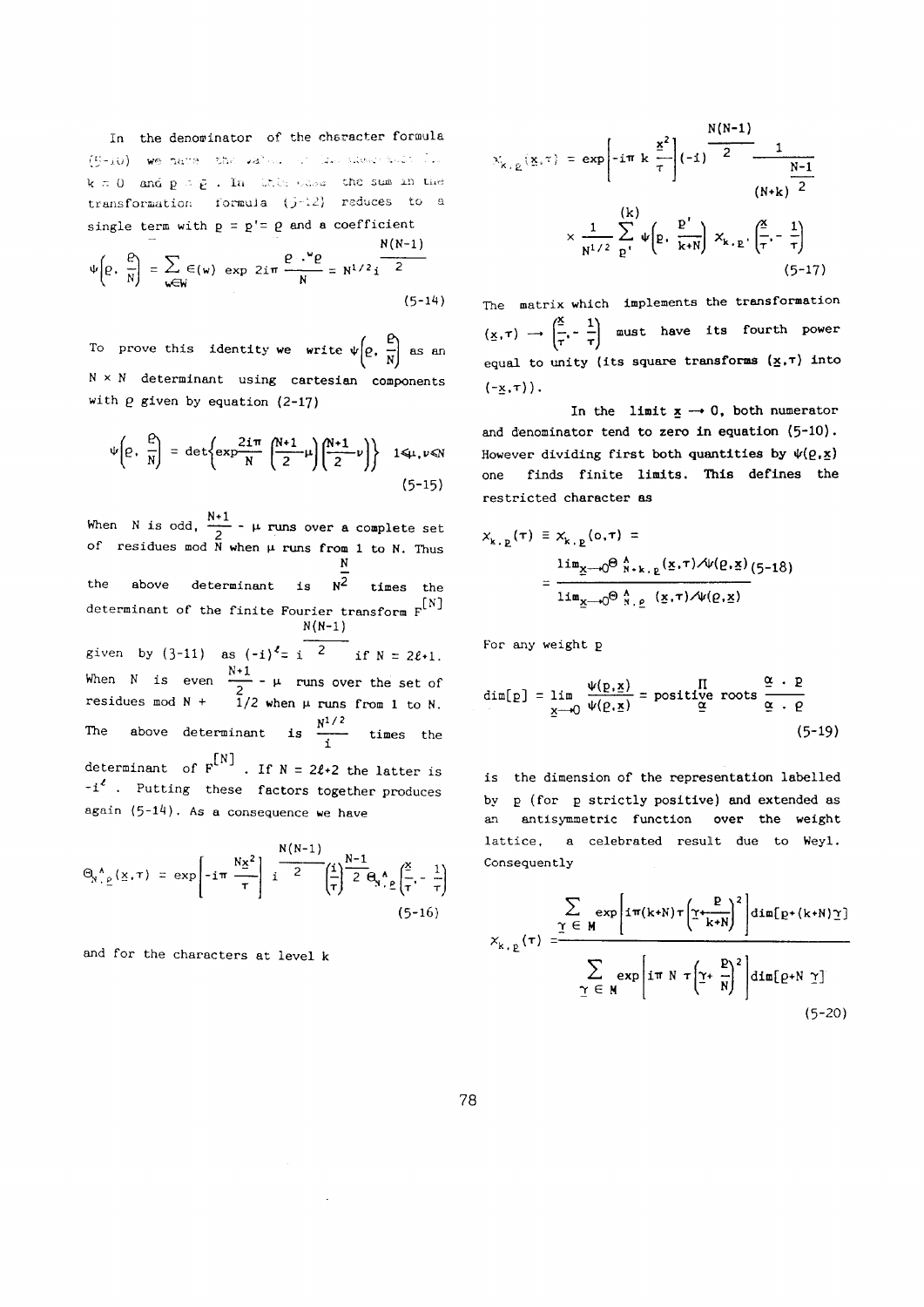Parenthetically we note the factorization **formula of Dyson and Macdonald, relating the denominator in** (5~20) **to the Dedekind function** 

$$
\eta(\tau) = \exp \left[ i \pi \frac{\tau}{12} \right] \prod_{n=1}^{\infty} (1 - \exp 2i \pi n \tau) (5-21)
$$

**in the form** 

$$
[\pi(\tau)]^{N^2-1} = \sum_{\Upsilon \in M} \exp\left[i\pi N \tau \left(\Upsilon + \frac{\rho}{N}\right)^2\right] \dim[\rho + N \Upsilon]
$$
\n(5-22)

**The power of is of course the dimension of the**  Lie algebra  $A_{N-1}$ . It is nice to check that the **standard transformation law** 

$$
\eta(\tau) = \left(\frac{1}{\tau}\right)^{1/2} \eta\left(-\frac{1}{\tau}\right) \tag{5-23}
$$

**i s in agreement with** (5~22) **and** (5\*l6) **since** 

$$
\lim_{\underline{x}\to 0} \frac{\Theta_{\underline{N},\underline{p}}(\underline{x},\tau)}{\psi(\underline{\rho},\underline{x})} = \left[\lim_{\underline{x}\to 0} \frac{\psi\left(\underline{\rho},\frac{\underline{x}}{\tau}\right)}{\psi(\underline{\rho},\underline{x})}\right] \frac{N(N-1)}{2} \left(\frac{1}{\tau}\right)^{\underline{N-1}} \times \frac{\Theta_{\underline{N},\underline{p}}\left(\frac{\underline{x}}{\tau},-\frac{1}{\tau}\right)}{\frac{\underline{N}\left(\frac{\underline{x}}{\tau},-\frac{1}{\tau}\right)}{\psi\left(\underline{\rho},\frac{\underline{x}}{\tau}\right)}}
$$

**N(N-l)** 

 $2<sup>1</sup>$ **The first factor on the r.h.s. is τ where the exponent is (minus) the number of positive roots. Altogether the prefactor**   $i$  **involves**  $(i/\tau)^{1/2}$  to a power  $N(N-1) + N-1 = N^2-1$ **the dimension of the algebra. It is also readily**  seen that under  $\tau \rightarrow \tau + 1$  both sides of equation  $(N^2-1)$ **(5-22)** are multiplied by a factor  $\exp 2i\pi$ . **As a consequence the ratio of the right to the left hand side of this equation is a modular invariant analytic function of in the half plane Im > 0 (since η(τ) never vanishes for Im**  $\tau > 0$  ). Since it is bounded when  $\tau \rightarrow i\infty$  (in

 $\sim$ 

**fact tends to unity) it is a constant equal to one, as one readily checks. This yields a simple analytic proof of this identity.** 

**Taking** (5~22) **into account we can rewrite the character formula in the alternative form** 

$$
\sum_{\substack{\Upsilon \in M}} \exp\left[i\pi \frac{\tau}{k+N} (p+(k+N)\Upsilon)^2\right] \dim[p+(k+N)\Upsilon]
$$
\n
$$
\chi_{k,\underline{p}}(\tau) = \frac{\eta(\tau)^{n^2-1}}{(5-24)}
$$

And under  $\tau \rightarrow -\tau^{-1}$  we have

$$
x_{k, p}(\tau) = \frac{(-1)^{N(N-1)/2}}{(N+k)^{N-1/2}N^{1/2}} \sum_{p}^{(k)} \psi \left(p, \frac{p'}{k+N}\right) x_{k, p} \cdot (-\frac{1}{\tau})
$$
\n(5-25)

**This transformation must of course agree with**  the invariance of  $\times$  under the automorphism which **replaces by its conjugate (and leaves g invariant).** 

**6. Every root has an even square length, and if**   $\gamma \in M$  and  $p \in M^*$  the scalar product  $\gamma$ . p is an **integer. As a consequence, for any integer κ** 

$$
\frac{\kappa}{2}\left(\underline{\gamma} + \frac{\underline{p}}{\kappa}\right)^2 \equiv \frac{\underline{p}^2}{2\kappa} \mod \mathbb{Z} \qquad \qquad \underline{\gamma} \in \mathbb{M} \qquad \underline{p} \in \mathbb{M}^* \tag{6-1}
$$

From equations (5-3) and (5-6) it follows **therefore that** 

$$
\Theta \stackrel{\lambda}{\kappa}_{\cdot, \underline{p}}(\underline{x}, \tau + 1) = \exp \left[ i \pi \frac{\underline{p}^2}{\kappa} \right] \Theta \stackrel{\lambda}{\kappa}_{\cdot, \underline{p}}(\underline{x}, \tau) \quad (6-2)
$$

**Thus the behaviour of characters under a shift —» T+l is readily found to be** 

$$
x_{k,\,p}(\tau+1) = \exp\left[2i\pi\left(\frac{p^2}{2(k+N)} - \frac{p^2}{2N}\right)\right] x_{k,\,p}(\tau) \tag{6-3}
$$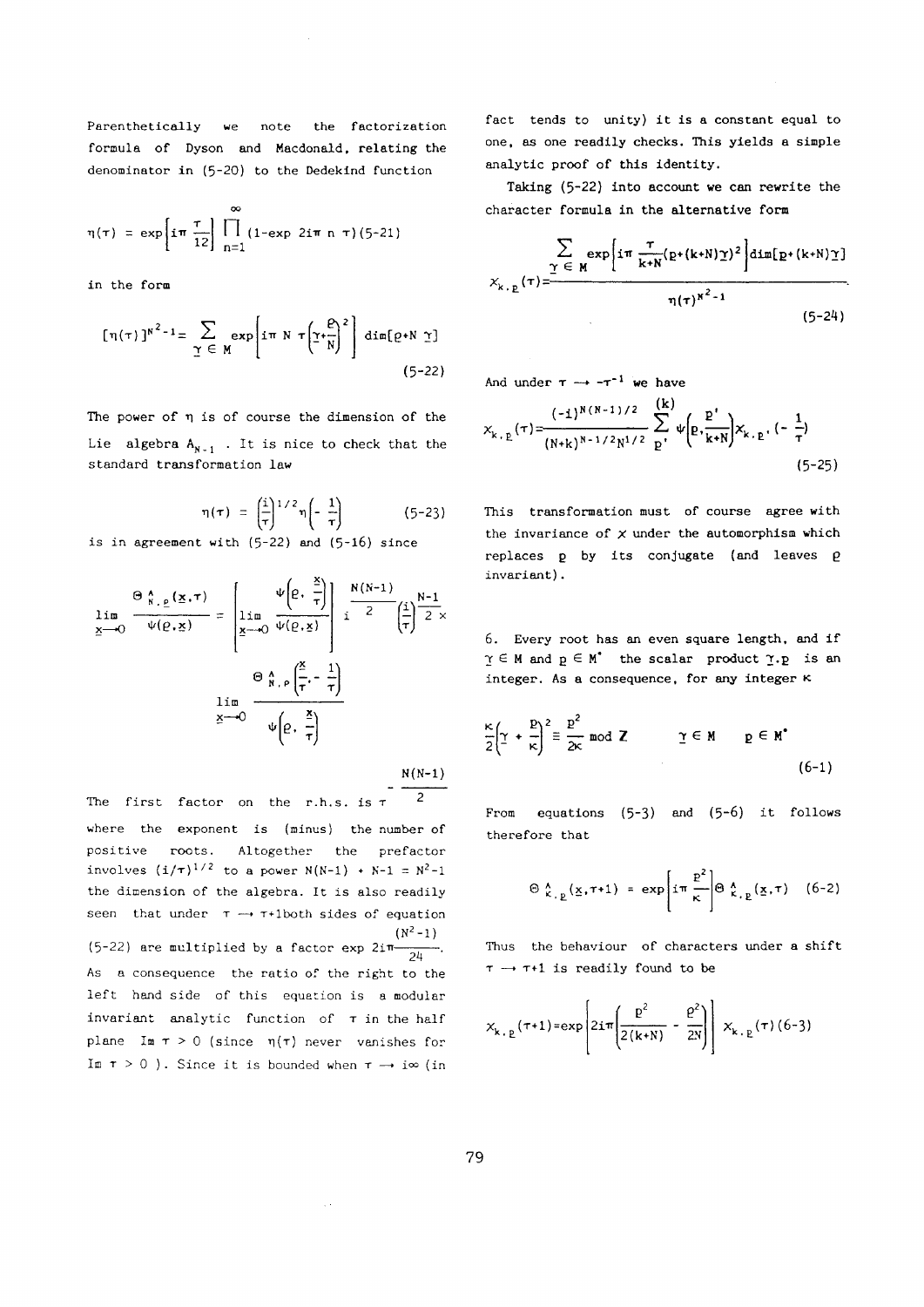**The exponent can be rearranged in the form**   $h_p - \frac{c}{24}$  with

$$
h_{E} = \frac{1}{2} \frac{P^{2} - P^{2}}{(k + N)}
$$
  $c = 12P^{2} \frac{k}{N(k + N)} = (N^{2} - 1) \frac{k}{k + N}$  (6-4)

**where we have used the fact that** 

$$
\varrho^{2} = \sum_{\mu=1}^{N} \left( \frac{N+1}{2} - \mu \right)^{2} = \frac{N(N^{2}-1)}{12} \qquad (6-5)
$$

**Equation** (6-4) **agrees with the statements made**  in section 2. When k=1 we find as claimed c=N-1  $\frac{\lambda(N-\lambda)}{2N}$ .

**It is worth to check the action of the automorphism** (2-28) on characters. Let  $x \rightarrow \tilde{x}$  be this automorphism. Clearly  $\tilde{\rho} = \rho$  and **A ~(χ,τ) = } (χ,τ). We can write**   $\mathbb{R}^+$ 

$$
\bar{x} = -\begin{bmatrix} 6-6 \end{bmatrix}
$$

where  $\omega_0 \in W$  is the element in the Weyl group corresponding to the permutation  $\underline{e}_{(\mu)} \leftrightarrow \underline{e}_{(\mu-\mu+1)}$ **of signature (-1) N(N " <sup>1</sup> )/2 , with square equal to unity. In other words** 

$$
\begin{array}{l}\n\Theta_{\kappa,\Sigma}^{\Lambda}(\underline{x},\tau) = (-1)^{N(N-1)/2} \Theta_{\kappa,\Sigma}^{\Lambda}(-\underline{x},\tau) \\
X_{\kappa,\Sigma}(\underline{x},\tau) = X_{\kappa,\Sigma}(-\underline{x},\tau)\n\end{array} (6-7)
$$

**The last relation is the expected one and shows the invariance of the character when x=0.** 

7· **In order to fully justify formula** (3~10) **for the action of the modular group on characters at level one, it remains to restrict the general inversion property** (5~25) **to the special case where and p' belong to the set of weights of level one of the form** 

$$
p_{\lambda} = \varrho + \underline{\alpha}^{(\lambda)} \tag{7-1}
$$

with  $\alpha^{(0)} \equiv 0$  by convention. This requires the **computation of** 

$$
\psi_{\lambda,\lambda} = \psi \left( p_{\lambda} \cdot \frac{p_{\lambda}}{N+1} \right) = \sum_{\omega \in W} \epsilon(\omega) \exp 2i\pi \frac{\left( \rho \cdot \underline{\alpha}^{(\lambda)} \right) \left( \rho \cdot \underline{\alpha}^{(\lambda')} \right)}{\left( N+1 \right)}
$$
(7-2)

Let us look first at  $\Psi_{0,0}$  which we cast in the **form of an NxN determinant similar to the one discussed in investigating the denominator of the character formula** 

$$
\psi_{0,0} = \det \left\{ \exp \ 2i\pi \frac{\left(\frac{N+1}{2} - \mu\right)\left(\frac{N+1}{2} - \nu\right)}{N+1} \right\} \quad 1 \leq \mu, \ \nu \leq N
$$
\n(7-3)

As compared to  $(5-15)$  the difference lies in the **denominator (N+l) instead of N.** 

$$
\psi_{0,0} = (-1)^{\frac{N(N+1)}{2}} (N+1)^{N/2} \det \left\{ \frac{1}{(N+1)^{N}} \exp 2i\pi \frac{\mu\nu}{N+1} \right\}
$$
  
1  $\leftarrow \mu, \nu \leftarrow N$ 

**The last determinant is the (0,0) ninor of the [N**+1J **finite Fourier transform F** 

$$
F_{a, b}^{[N+1]} = \frac{1}{(N+1)^{\frac{1}{2}}} \exp 2i\pi \frac{ab}{N+1} \qquad 0 \le a, b \le N
$$

**Its (0,0) minor is equal to its determinant**   $(\text{namely } i [-i]^{(N+1)(N+2)/2})$  times the  $(0,0)$ **element of its inverse (nanely (N+l) ). Thus** 

$$
\psi_{0,0} = (-1)^{\frac{N(N+1)}{2}} \frac{N-1}{(N+1)^{\frac{N-1}{2}} i(-1)^{\frac{(N+1)(N+2)}{2}}}
$$
  
=  $(N+1)^{\frac{N-1}{2}} i^{\frac{N(N-1)}{2}}$  (7-4)

To compute  $\psi_{\lambda, 0} = \psi_{0, \lambda}$  for  $\lambda = 1, \ldots, N$  we consider **the ratio**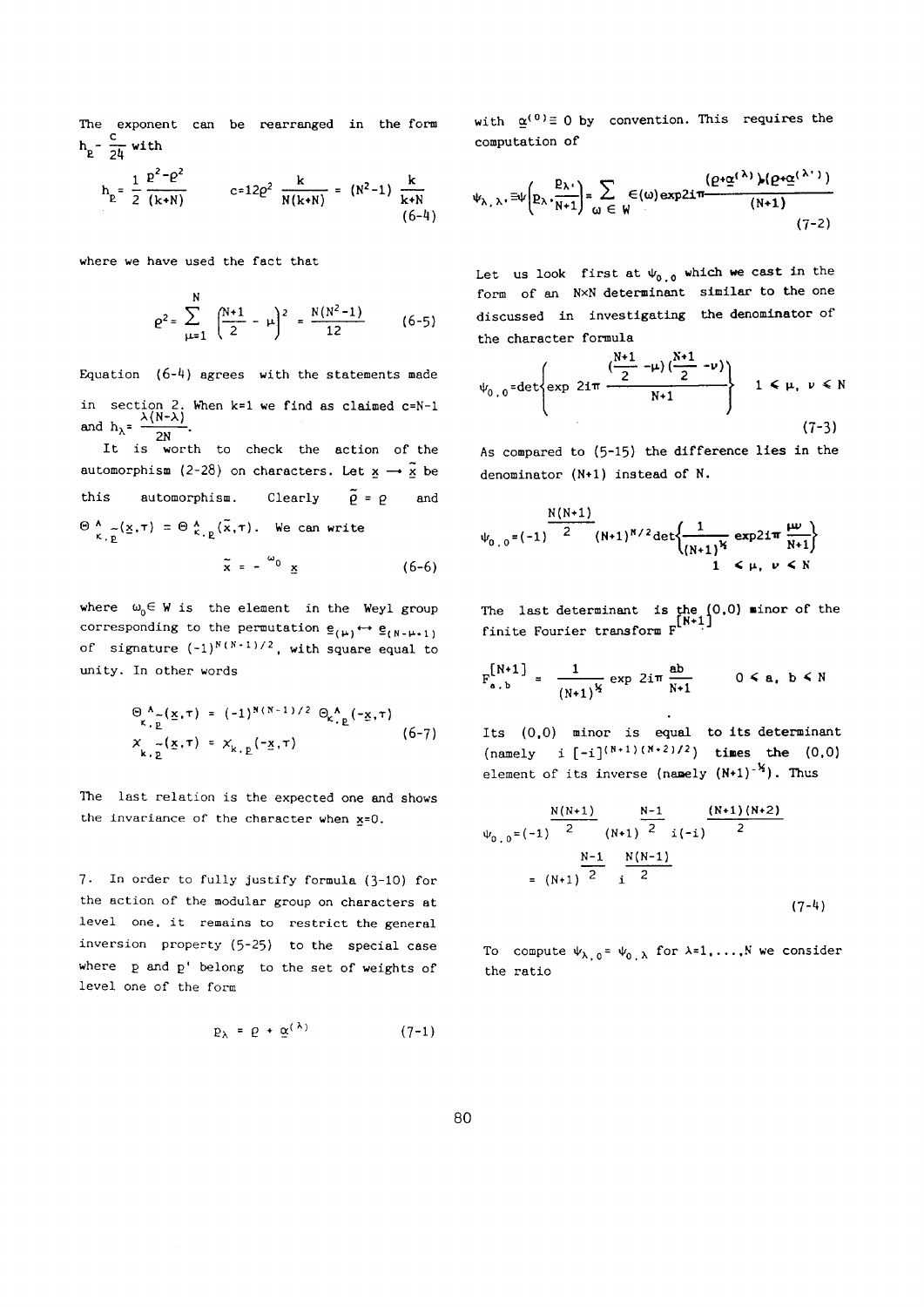$$
\frac{\Psi_{\lambda,0}}{\Psi_{0,0}} = \frac{\sum_{\omega \in W} \epsilon(\omega) \exp 2i\pi (p + \underline{\alpha}^{(\lambda)}), \frac{\omega_{\rho}}{N+1}}{\sum_{\omega \in W} \epsilon(\omega) \exp 2i\pi p, \frac{\omega_{\rho}}{N+1}}
$$

**This is interpreted as the character of the representation of** SU**{N) on antisymmetric tensors with indices, evaluated on the diagonal matrix with entries** 

$$
\exp\left[2i\pi \frac{\rho^{\mu}}{N+1}\right] = -\exp\left[-\frac{2i\pi \mu}{N+1}\right] \qquad 1 \leq \mu \leq N
$$

In turn this is equal to  $(-1)^{\lambda} \Sigma_{\lambda}$  where  $\Sigma_{\lambda}$  is **the -th elementary symmetric function of the Ν**   $2\pi$   $\mu$  $q$ uantities exp<sup> $\begin{bmatrix} 21 \\ 1 \end{bmatrix}$   $N+1$   $\begin{bmatrix} 51 \text{cm} \\ 0 \end{bmatrix}$ </sup> **[ N+l]** 

$$
z^{N} - \sum_{1} z^{N-1} + \ldots + (-1)^{\lambda} \sum_{\lambda} z^{N-\lambda} + \ldots + (-1)^{N} \sum_{N} z^{N}
$$
  
\n
$$
\prod_{\mu=1}^{N} \left( z - \exp \left[ -2i \pi \frac{\mu}{N+1} \right] \right) = z^{N} + z^{N-1} + \ldots + 1
$$

showing that  $(-1)^{\lambda} \Sigma_{\lambda} = 1$  and

$$
\Psi_{\lambda,0} = \Psi_{0,\lambda} = \Psi_{0,0} \tag{7-5}
$$

**Finally the quantity** 

$$
\frac{\Psi_{\lambda_1,\lambda_2}}{\Psi_{0,0}} = \frac{\Psi_{\lambda_1,\lambda_2}}{\Psi_{0,0}}
$$

**is similarly the same SU(N) character evaluated now on the diagonal matrix with entries** 

$$
\exp\left[2i\pi \frac{\rho^{\mu} \cdot \alpha(\lambda^{\mu})^{\mu}}{N+1}\right] = \begin{cases}\n-\exp\left[-\frac{2i\pi\mu}{N+1} + \frac{2i\pi}{N+1} (1-\frac{\lambda^{\mu}}{N})\right] & 1 \leq \mu \leq \lambda^{\mu} \\
-\exp\left[-\frac{2i\pi\mu}{N+1} - \frac{2i\pi\lambda^{\mu}}{(N+1)N}\right] & \lambda^{\mu} \leq \mu \leq N \\
-\exp\left[-2i\frac{\lambda^{\mu}}{N}\right] & \frac{\exp\left[\frac{2i\pi}{N+1} (\lambda^{\mu} + 1)^{\mu}\right]}{N+1} & 1 \leq \mu \leq \lambda^{\mu} \\
\exp\left[\frac{2i\pi}{N+1} (\lambda^{\mu} + \mu)\right] & 1 \leq \mu \leq \lambda^{\mu} \\
\exp\left[\frac{2i\pi}{N+1} (\lambda^{\mu} + \mu)\right] & \lambda^{\mu} \leq \mu \leq N\n\end{cases}
$$
\nUp to the prefactor  $\left\{-\exp\left[-2i\frac{\lambda^{\mu}}{N}\right]\right\}$  these are again the  $(N+1)$ -th roots of unity except 1.

\nTherefore

$$
\frac{\psi_{\lambda,\lambda}}{\psi_{0,0}} = \frac{\psi_{\lambda',\lambda}}{\psi_{0,0}} = \exp{-2i\pi \frac{\lambda\lambda'}{N}} \qquad 1 \le \lambda, \lambda' \le N-1
$$
\n(7-6)

**Combining these expressions we get** 

$$
\psi_{\lambda,\lambda} = (N+1) \frac{N-1}{2} \frac{N(N-1)}{2} \exp\left[-2i\frac{\lambda\lambda^*}{N}\right] \quad 0 \le \lambda, \lambda^* \le N-1
$$
\n(7-7)

**Inserting this result in** (5~25) **and recalling all properties proved before, we reach the conclusion that we have fully justified formula**   $(3-10)$  for the **modular transformations of**  $A_{N-1}^{(1)}$ **characters at level k=l. From this follows the Verlinde algebra** (3~8) **in this case.** 

8. **We turn to the classification of modular**  invariant partition functions of the form (3-1) **for a W-Z-W model based on SU(N) at level one.**  With  $\lambda$  standing for an integer mod  $N$  such a **partition function assumes the form** 

$$
Z(\tau, \bar{\tau}) = \sum_{\lambda, \lambda' \mod N} \mathbf{N}_{\lambda, \lambda'} \times_{\lambda}^{\bullet} (\tau) \times_{\lambda} (\tau) \quad (8-1)
$$

**where the normalization is such that** 

$$
\mathcal{N}_{0,0} = 1 \tag{8-2}
$$

**and the coefficients** *Ηχ* **, are non negative integers.** Eventhough  $\chi_{\lambda}(\tau) = \chi_{\overline{N} \cdot \lambda}(\tau)$ , we extend the **summation in λ,λ' over all integers mod N. This means that we do distinguish the sectors and Ν-λ with equal restricted characters but corresponding to inequivalent Kac-Moody representations.** 

**It is immediate from** (3~10) **that the two combinations** 

$$
\mathbf{y}_{\lambda,\mathbf{n}}(\tau,\bar{\tau}) = \sum_{\lambda \mod N} x_{\lambda}^{\star}(\tau) x_{\lambda}(\tau) \quad (8-3)
$$

$$
Z_{N+1}(\tau,\bar{\tau}) = \sum_{\lambda \mod N} x_{\lambda}^*(\tau) x_{N-\lambda}(\tau) \qquad (8-4)
$$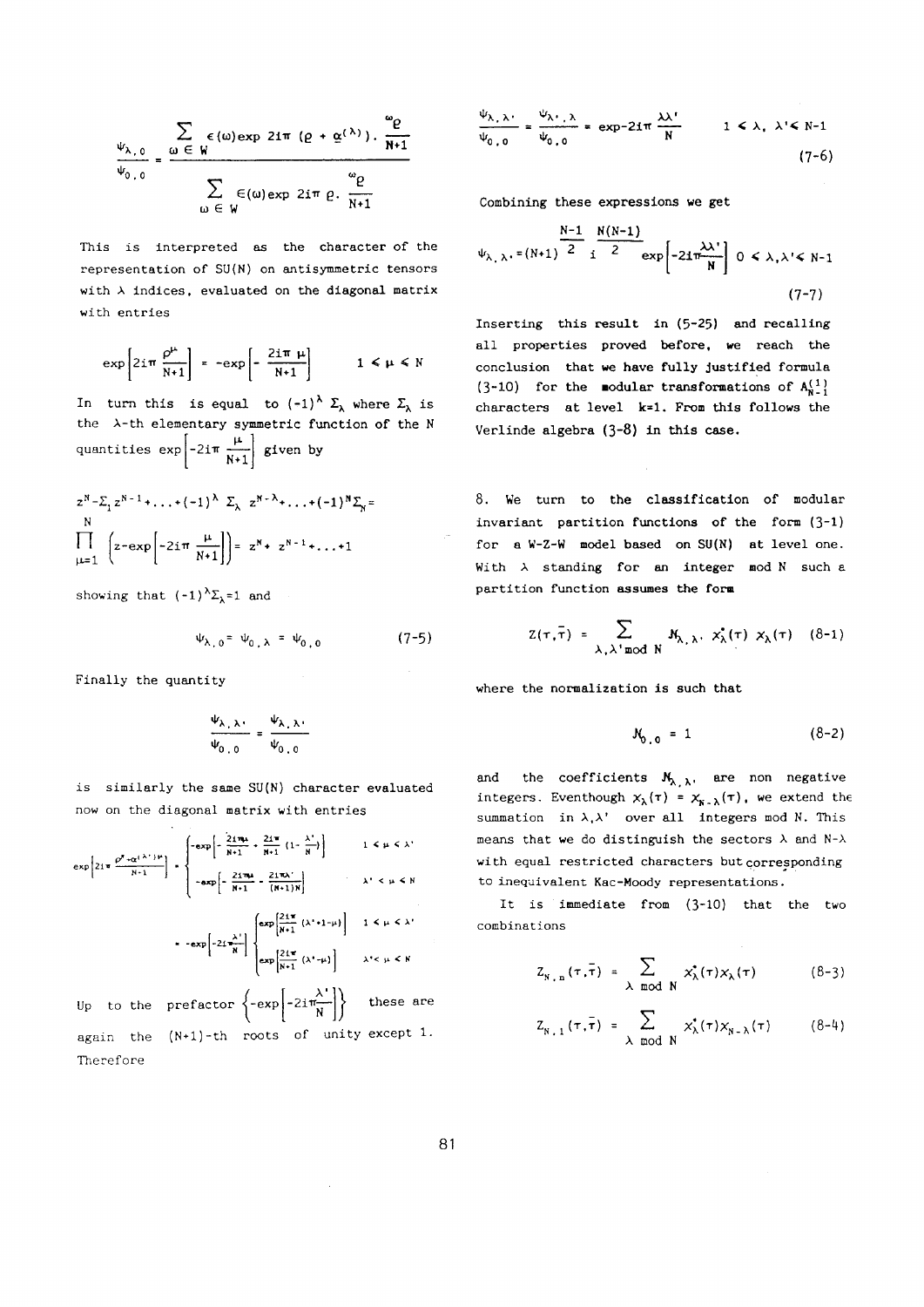**fulfil all critera. They are of course numerically equal as partition functions on the torus but their operator content is distinct, as explained above. The notation for the indices will be justified in the sequel. We shall show that for Ν an odd prime they are the only possibilities satisfying the requirements of conformai invariance. We study now the constraints on the**  matrix  $M$ . For a matrix element  $M_{\lambda_1,\lambda_2}$ , to be **different from zero it follows from invariance**  under **T** in (3-10) that the indices must satisfy

$$
\lambda(N-\lambda) \equiv \lambda'(N-\lambda') \mod 2N \qquad (8-5)
$$

If **N** is even this implies  $\lambda \equiv \lambda' \mod 2$  and is **therefore equivalent to** 

$$
\lambda^2 \equiv \lambda^{12} \mod 2N \qquad \text{N even} \qquad (8-6a)
$$

**If is odd, since λ(Ν-λ) Ξ λ'(Ν-λ') Ξ** 0 **mod** 2, **condition** (8-5) **is equivalent to** 

$$
\lambda^2 \equiv \lambda^{12} \mod N \qquad \text{N odd} \qquad (8-6b)
$$

We put  $n = N$  if N is odd and  $n = \frac{N}{2}$  if N is even. **2 For each divisor of define the-NxN matrix \$ as follows. Let be the greatest common divisor of δ**  and  $n/\delta$ , denoted  $\alpha = (\delta, n/\delta)$ , so that  $\alpha^2$  divides n **and therefore N. Note that when is even so is N/α<sup>2</sup>**. There exist integers  $ρ$  and  $σ$  such that

$$
\rho \frac{n}{\alpha \delta} - \sigma \frac{\delta}{\alpha} = 1 \tag{8-7}
$$

**S et** 

$$
\omega = \rho \frac{n}{\alpha \delta} + \sigma \frac{\delta}{\alpha} \qquad \qquad \text{mod } N/\alpha^2 \qquad (8-8)
$$

From  $\omega^2 - 1 = 4\rho\sigma \xrightarrow{\alpha} \omega e$  have  $\omega^2 \equiv 1$  **mod**  $2N/\alpha^2$  **if N** is even (8-9a)  $\omega^2 \equiv 1$  **mod**  $N/\alpha^2$  **if N** is odd (8-9b)

The matrix elements 
$$
(\Omega_{\delta})_{\lambda, \lambda}
$$
, vanish unless  $\lambda$  and  $\lambda$  are both multiples of  $\alpha$  in which case

$$
(\Omega_{\delta})_{\lambda,\lambda'} = \sum_{\xi \mod \alpha} \delta_{\lambda',\omega\lambda,\xi_{N/\alpha}} \quad \alpha!\lambda, \alpha!\lambda' \quad (8-10)
$$

Note that  $\Omega_{\varepsilon}$  is symmetric. In particular if  $\delta$ =n,  $\alpha$ =1 a possible choice of  $\omega$  is  $2n+1 \equiv 1$  **nod** N and  $\Omega$ <sub>c</sub> is the unit matrix

$$
(\Omega_n)_{\lambda_1,\lambda_2} = \delta_{\lambda_1,\lambda_2} \tag{8-11}
$$

Exchanging the roles of  $\delta$  and  $n/\delta$  changes  $\omega(\delta)$ **into**  $\omega(n/\delta) = -\omega(\delta)$  **mod**  $N/\alpha^2$ . In particular

$$
(\Omega_1)_{\lambda_1,\lambda_2} = \delta_{\lambda_1-\lambda_2} \tag{8-12}
$$

**These two matrices lead to the two invariants**   $(8-3)$  and  $(8-4)$ . In general so does  $\Omega_{\delta}$  as we show **now.** 

The multiples of  $\alpha$  can be written in the form

$$
\alpha | \lambda \qquad \lambda = r \frac{n}{\delta} + s\delta \qquad (8-13)
$$

Since 
$$
\omega-1 = 2\sigma \frac{\delta}{\alpha}
$$
 and  $\omega+1 = 2\rho \frac{n}{\alpha\delta}$  we find  
\n
$$
\omega = (\omega-1+1) r \frac{n}{\delta} + (\omega+1-1) s\delta = r \frac{n}{\delta} - s\delta + 2(\sigma r + \rho s) \frac{n}{\alpha}
$$
\n
$$
\equiv r \frac{n}{\delta} - s\delta \mod N/\alpha \qquad (8-14)
$$

which shows that among the multiples of  $\alpha$ ,  $\delta$  is **the smallest which changes sign under**   $multiplication by \omega$ ,  $mod N/\alpha$  (of course  $-n \equiv n \mod 2$ **N ). Furthermore** 

$$
(\omega \lambda + \xi N/\alpha)^2 - \lambda^2 = (\omega^2 - 1)\lambda^2 + 2\xi \omega \frac{\lambda}{\alpha} N + \xi^2 \frac{N}{\alpha^2} N \qquad (8-15)
$$

In view of the fact that  $\alpha^2$  divides  $\lambda^2$  and using **equations** (8-9a) **and** (8-9b) **this proves that**   $(\omega \lambda + \xi N/\alpha)^2$  is equal to  $\lambda^2$  mod 2N if N is even and mod N if N is odd. Thus  $\Omega_8$  commutes with T. As for **commutation with S we find readily that** 

$$
(\text{S}\Omega_{\delta})_{\lambda,\lambda} = (\Omega_{\delta}\text{S})_{\lambda,\lambda} = \begin{cases} \frac{1}{(N/\alpha)^{k}} \exp\left[-\frac{2i\pi\omega\lambda^{*}}{N}\right] & \text{if } \lambda \propto |\lambda^{*}| \\ 0 & \text{otherwise} \end{cases}
$$
\n
$$
\text{(8.16)}
$$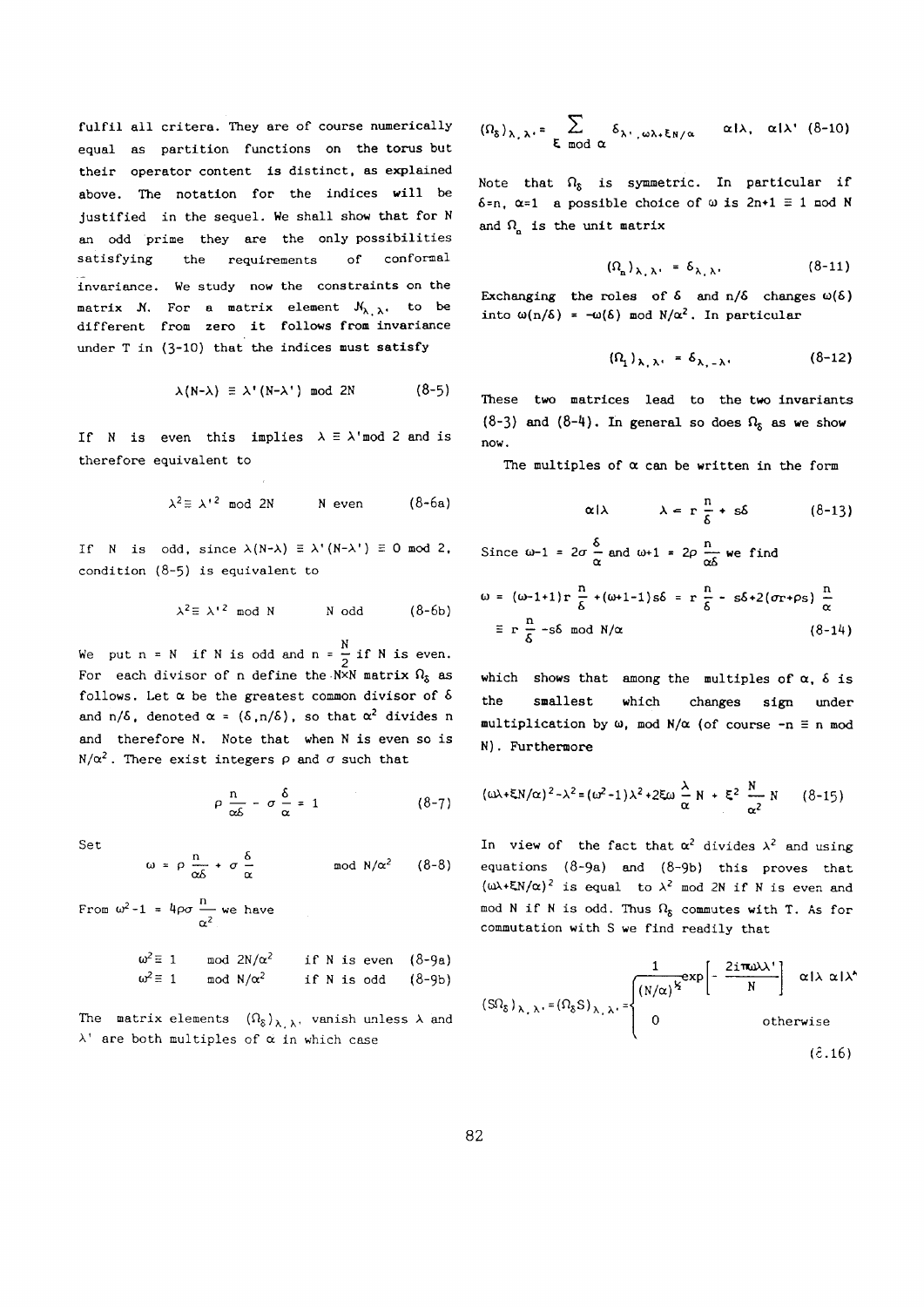**A slight generalization to odd of a proof given**   $\text{in}$  **reference**<sup>[6]</sup> and **repeated**  $\text{in}$ <sup>[1]</sup> shows that **conversely any element of the commutant of S and Τ**  is a linear combination of the matrices  $\Omega_{\delta}$ . Since the matrix elements of  $\Omega_{\rm g}$  are non negative  $integers$  and  $(\Omega_{\delta})_{00} = 1$  it follows that any **partition function of the form** 

$$
Z_{N, \delta}(\tau, \bar{\tau}) = \sum_{\lambda, \lambda' \bmod N} x^*(\tau)_{\lambda} (\Omega_{\delta})_{\lambda \lambda}, X_{\lambda, (\tau)}
$$
  
= 
$$
\sum_{\substack{\lambda, \lambda' \bmod N \\ \alpha | \lambda, \alpha | \lambda'}} \sum_{\xi \bmod \alpha} x_{\lambda}^*(\tau) X_{\omega \lambda, \xi \lambda / \alpha}(\tau)
$$
  
(8-17)

**fulfils all positivity, integrality and invariance criteria. It is correctly normalized. Thus we have**  at least  $\varphi(n)$  WZW-SU(N) models at level one, where **<p(n) is Euler's function counting the number of divisors of n.** 

**It would seem that a priori one could envisage more general superpositions of the form** 

$$
Z(\tau, \bar{\tau}) = \sum_{\delta \ln} c_{\delta} Z_{\kappa, \delta}(\tau, \bar{\tau})
$$
 (8-18)

If one can prove that all coefficients  $c<sub>δ</sub>$  have to **be non negative integers, by looking at the**  coefficient of  $x_0^*(\tau)x_0(\tau)$  which reads  $\sum_{k} c_k$  and  $\cdot$ **which has to equal,** 1 **it would follow that all c<sup>s</sup> have to vanish except one, showing that** (8-17) **is the most general solution. This can be readily ascertained for the first few values of and I conjecture that it is generally true. In**  particular it is true of N prime where the only **solutions are** (8-3) **and** (8-4) **(when N**=2 **they coincide). A general proof is still lacking but should not be too difficult.** 

**As a first non-trivial example consider the case of SU**(9) **at level** 1 **with central charge c =** 8. **Beyond the two invariants** (8-3) **and** (8-4) **corresponding** to  $\delta = 9$  **and**  $\delta = 1$  **respectively we** have an extra possibility with  $\delta = 3$  such that

$$
Z_{9,3}(\tau,\bar{\tau}) = 1\chi_0(\tau) + \chi_3(\tau) + \chi_6(\tau) 1^2 \qquad (8-19)
$$

Numerically  $x_3(\tau) = x_6(\tau)$ . Let us set

$$
\psi(\tau) = x_0(\tau) + x_3(\tau) + x_6(\tau) = x_0(\tau) + 2x_3(\tau)
$$
 (8-20)

**It is easy to check from the general formulas**  (3-10) **that** 

$$
\psi(\tau+1) = \exp\left[-\frac{2i\pi}{3}\right]\psi(\tau) \qquad (8-21)
$$
  
 
$$
\psi(-\tau^{-1}) = \psi(\tau)
$$

It follows that  $\psi^3(\tau)$  is a modular invariant and **therefore a rational function of the classical modular invariant J(T). From equation (5-24) Ψ(τ) holomorphic in the upper half plane Imr >** 0 **behaves** for  $\tau \rightarrow +i\infty$  as  $q^{h}0^{-c/24} = q^{-1/3}$  and therefore  $\psi^3$ -j is bounded at infinity. One readily **verifies** that  $\Psi^3$ -**j** is of order q for  $q \rightarrow 0$  and **therefore** 

$$
\psi^3(\tau) = j(\tau) \tag{8-22}
$$

If we explicit the formula  $(5-24)$  in the present **case we find** 

$$
x_0(\tau) = q^{-1/3} [1+80q+1376q^2+\dots]
$$
  
\n
$$
x_3(\tau) = x_6(\tau) = q^{-1/3} [84q+1374q^2+\dots]
$$
 (8-23)

**Hence** 

$$
\psi(\tau) = q^{-1/3} [1 + 248q + 4124q^2 + \dots ] \qquad (8-24)
$$

**and** 

$$
\psi^3(\tau) = j(\tau) = q^{-1} [1 + 744q + 196.884q^2 + \dots]
$$

**It is interesting to find an interpretation of**   $j(\tau)^{1/3}$  in terms of SU(9) while it is usually **related to the theory of the exceptional group Eg. One could of course multiply the examples.** 

9- **Our analysis of level one SU(N) models although very elementary is not even complete. It would remain to prove the conjecture stated in the previous paragraph, to show that the corresponding invariants defined on the torus lead to consistent short distance expansions and to provide an interpretation in terms of various "twists" explaining the particular structure occurring in**